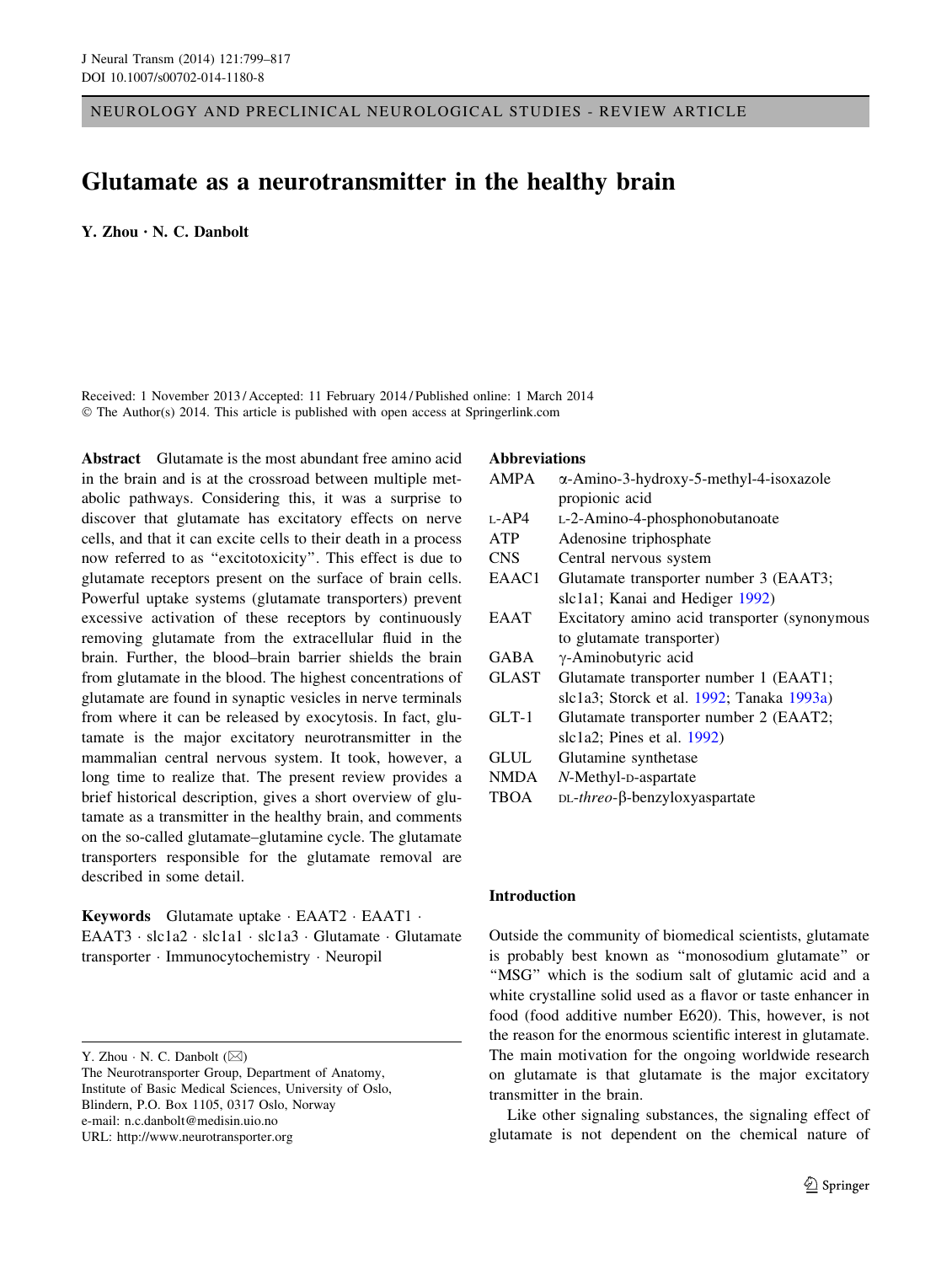glutamate, but on how cells are programmed to respond when exposed to it. Because the glutamate receptor proteins are expressed on the surface of the cells in such a way that they can only be activated from the outside, it follows that glutamate exerts its neurotransmitter function from the extracellular fluid. Consequently, control of receptor activation is achieved by releasing glutamate to the extracellular fluid and then removing glutamate from it. Because there are no enzymes extracellularly that can degrade glutamate, low extracellular concentrations require cellular uptake. This uptake is catalyzed by a family of transporter proteins located at the cell surface of both astrocytes and neurons (e.g. Danbolt [2001](#page-11-0); Grewer and Rauen [2005](#page-12-0); Tzingounis and Wadiche [2007](#page-17-0); Vandenberg and Ryan [2013\)](#page-17-0).

Because glutamate is the major mediator of excitatory signals as well as of nervous system plasticity, including cell elimination, it follows that glutamate should be present at the right concentrations in the right places at the right time. It further follows that cells should have the correct sensitivity to glutamate and have energy enough to withstand normal stimulation, and that glutamate should be removed with the appropriate rates from the right locations. Both too much glutamate and too little glutamate are harmful. Excessive activation of glutamate receptors may excite nerve cells to their death in a process now referred to as ''excitotoxicity''. This toxicity was initially perceived as a paradox like ''Dr. Jekyll and Mr. Hyde'', but it is now clear that glutamate is toxic, not in spite of its importance, but because of it. As outlined before (Danbolt [2001](#page-11-0)), the intensity of glutamatergic stimulation that a given cell can tolerate, depends on several factors. As long as one variable is not extreme, it will be the combination of several factors that will determine the outcome.

It took a long time to realize that glutamate is a neurotransmitter in part because of its abundance in brain tissue and in part because it is at the crossroad of multiple metabolic pathways (e.g. Erecinska and Silver [1990;](#page-12-0) Broman et al. [2000;](#page-11-0) McKenna [2007](#page-15-0); Hertz [2013](#page-13-0)). There is 5–15 mmol glutamate per kg brain tissue, depending on the region, more than that of any other amino acid (Schousboe [1981\)](#page-16-0). So although it was noted early on that glutamate plays a central metabolic role in the brain (Krebs [1935](#page-14-0)), that brain cells have a very high glutamate uptake activity (Stern et al. [1949](#page-16-0)) and that glutamate has an excitatory effect (Hayashi [1954;](#page-13-0) Curtis et al. [1959](#page-11-0), [1960](#page-11-0)), the transmitter role was not realized until the early 1980s (for review see Fonnum [1984](#page-12-0)).

In fact, glutamate metabolism is complex and compartmentalized (Berl et al. [1961,](#page-10-0) [1962;](#page-10-0) Van den Berg and Garfinkel [1971;](#page-17-0) Balcar and Johnston [1975\)](#page-10-0). The important role of glutamate uptake in the control of the excitatory action of glutamate was recognized (Logan and Snyder

[1971](#page-14-0), [1972](#page-14-0); Wofsey et al. [1971](#page-18-0); Balcar and Johnston [1972](#page-10-0)). This became a hot research topic. A number of different glutamate and aspartate analogues were synthesized, and heterogeneity within glutamate uptake was uncovered suggesting more than one uptake mechanism (Ferkany and Coyle [1986;](#page-12-0) Robinson et al. [1991,](#page-16-0) [1993](#page-16-0); Fletcher and Johnston [1991;](#page-12-0) Balcar and Li [1992;](#page-10-0) Rauen et al. [1992\)](#page-15-0).

Similarly, several families of glutamate receptor proteins were identified with molecular cloning (for review see Niswender and Conn [2010](#page-15-0); Traynelis et al. [2010](#page-17-0); Nicoletti et al. [2011](#page-15-0)). The receptors were classified as N-methyl-Daspartate (NMDA) receptors (Gonda [2012](#page-12-0); Bonaccorso et al.  $2011$ ; Santangelo et al.  $2012$ ), AMPA ( $\alpha$ -amino-3hydroxy-5-methyl-4-isoxazole propionic acid) receptors (Rogawski [2013](#page-16-0)), kainate receptors (Lerma and Marques [2013](#page-14-0)) and metabotropic receptors (Gregory et al. [2013](#page-12-0)). Most, if not all, cells in the nervous system express at least one type of glutamate receptor (Steinhauser and Gallo [1996](#page-16-0); Vernadakis [1996;](#page-17-0) Forsythe and Barnes-Davies [1997](#page-12-0); Wenthold and Roche [1998](#page-18-0); Petralia et al. [1999](#page-15-0); Conti et al. [1999](#page-11-0); Shelton and McCarthy [1999](#page-16-0); Bergles et al. [2000](#page-10-0)). The locations and functional properties of each type are beyond the scope of this review.

Medicinal chemists continued to synthesize new compounds and it is now possible to differentiate pretty well between the various receptors and transporters. Considering the relatively large number of proteins with ability to bind glutamate, it may seem strange that it is possible to find compounds that can distinguish between them. The reason is the high flexibility of the glutamate molecule which permits several conformations that are only minimally less favorable energetically at body temperature than the lowest energy conformation (Bridges et al. [1991\)](#page-11-0). This implies that glutamate can take many shapes and explains, in part, why the various glutamate binding proteins (transporters, receptors, enzymes) can have quite different binding sites and still be able to bind glutamate. A large number of compounds are now available, and there are a number of excellent reviews on the topic (e.g. Bräuner-Osborne et al. [1997](#page-10-0); Jensen and Bräuner-Osborne [2004](#page-13-0); Shigeri et al. [2004](#page-16-0); Ritzen et al. [2005;](#page-15-0) Thompson et al. [2005](#page-17-0); Bridges and Esslinger [2005;](#page-10-0) Shimamoto [2008](#page-16-0); Bridges et al. [2012a,](#page-11-0) [b](#page-11-0); Gregory et al. [2013;](#page-12-0) Gonda [2012](#page-12-0); Bonaccorso et al. [2011](#page-10-0)).

## Identification of plasma membrane glutamate transporters

A glutamate transporter, now known as EAAT2 (GLT-1; slc1a2; Pines et al. [1992](#page-15-0)), was purified in an active form from rat brain by employing reconstitution of transport as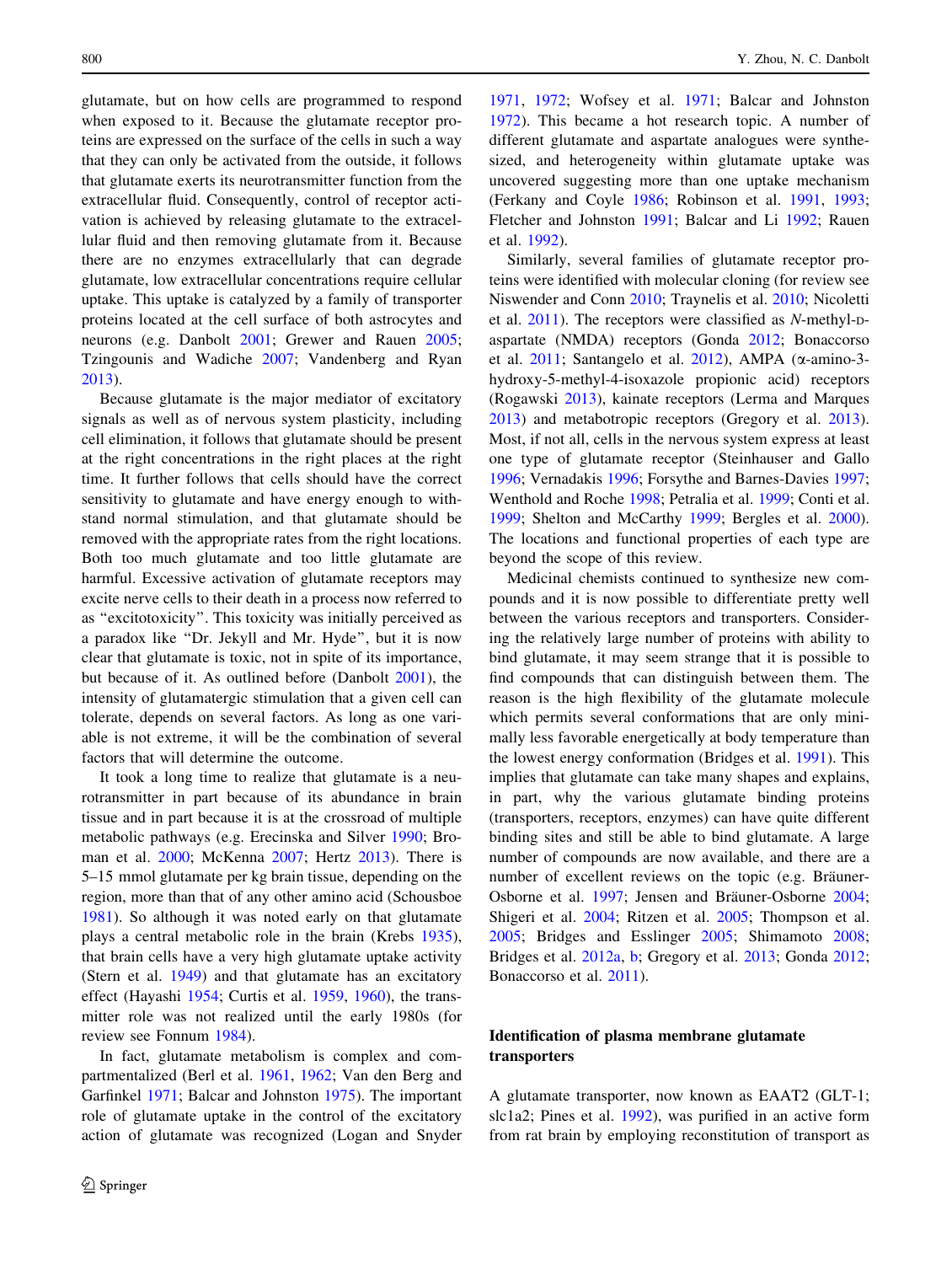the assay to monitor the purification process (Danbolt et al. [1990\)](#page-11-0). The purification was based on solubilization of rat brain membranes with a detergent and fractionation by conventional chromatographic techniques. This resulted in a 30-fold increase in specific activity, but due to inactivation, the purification ratio was closer to 100-fold. It was hard to convince ourselves that this moderate enrichment was sufficient to yield a pure preparation, and it was even harder to convince others. The fact that the protein tends to give wide bands in electrophoresis gels did not make the task any easier (see Danbolt [1994](#page-11-0)). Nevertheless, this was a pure preparation (Levy et al. [1993;](#page-14-0) Lehre and Danbolt [1998\)](#page-14-0). Antibodies were raised to the purified protein and used to localize it in the brain (Danbolt et al. [1992](#page-11-0); Levy et al. [1993](#page-14-0)) and to screen expression libraries. The sequence of the isolated cDNA predicted correctly a protein of 573 amino acids (Pines et al. [1992](#page-15-0)). Simultaneously, but independently of each other, three other research teams succeeded in cloning another two glutamate transporters using completely different approaches. Storck et al. ([1992\)](#page-17-0) were purifying a galactosyltransferase from rat brain and observed that a 66 kDa hydrophobic glycoprotein copurified with this protein. The purified protein was subjected to limited proteolysis. Partial amino acid sequences were obtained and used for synthesizing degenerate oligonucleotide probes for screening of a rat brain cDNA library. This resulted in the identification of 543 amino acid residues long protein now referred to as EAAT1 (GLAST; slc1a3; Storck et al. [1992\)](#page-17-0). EAAT3 (EAAC1; slc1a1) was isolated from a rabbit jejunum by Xenopus laevis oocyte expression cloning (Kanai and Hediger [1992\)](#page-13-0). The cDNA sequence contains an open reading frame coding for a protein of 524 amino acids. The rat brain equivalent is 89.9 % identical and 523 amino acids long (Kanai et al. [1993;](#page-13-0) Bjørås et al. [1996\)](#page-10-0). The three human counterparts were quickly identified and named excitatory amino acid transporter (EAAT)1–3 (Arriza et al. [1994\)](#page-10-0). Another two glutamate transporters were found later: EAAT4 (Fairman et al. [1995](#page-12-0)) and EAAT5 (Arriza et al. [1997](#page-10-0)). All the EA-ATs catalyze coupled transport of  $1H^+$ ,  $3Na^+$ , and  $1K^+$ with one substrate molecule (Klöckner et al. [1993](#page-14-0); Zerangue and Kavanaugh [1996a;](#page-18-0) Levy et al. [1998](#page-14-0); Owe et al. [2006\)](#page-15-0). L-Glutamate and DL-aspartate are transported with similar affinities while D-glutamate is not. It is important to note that the transporters are performing exchange in addition to net uptake. Exchange is a process whereby the transporters exchange external and internal substrate molecules in a 1:1 relationship (see Fig. 5 in Danbolt [2001](#page-11-0)). Thus, when transportable uptake inhibitors are added to cell cultures, the inhibitors induce glutamate release from the cells (e.g. Volterra et al. [1996](#page-17-0); Danbolt [2001](#page-11-0)) Table 1.

The substrate selectivities are not reviewed here. We will only point out (a) that the commonly used uptake

Table 1 Overview of the nomenclature of plasma membrane glutamate transporters

| HUGO name                                                 | Other names                                                     |
|-----------------------------------------------------------|-----------------------------------------------------------------|
| Excitatory amino acid<br>transporter 1 (EAAT1;<br>slc1a3  | GLAST (Storck et al. 1992; Tanaka<br>1993b; Arriza et al. 1994) |
| Excitatory amino acid<br>transporter 2 (EAAT2;<br>slc1a2  | $GLT-1$ ; $GLT1$ (Pines et al. 1992;<br>Arriza et al. 1994)     |
| Excitatory amino acid<br>transporter 3 (EAAT3;<br>slc1a1) | EAAC1 (Kanai and Hediger 1992;<br>Arriza et al. 1994)           |
| Excitatory amino acid<br>transporter 4 (EAAT4;<br>slc1a6  | (Fairman et al. 1995)                                           |
| Excitatory amino acid<br>transporter 5 (EAAT5;<br>slc1a7  | (Arriza et al. 1997)                                            |

Glutamate transporters belong to the solute carrier (slc) family 1 (high-affinity glutamate and neutral amino acid transporter family; Hediger et al. [2013\)](#page-13-0). Although there are several proteins with ability to transport glutamate, the term ''glutamate transporter'' is usually used to describe the five ''high-affinity glutamate transporters'' also called ''excitatory amino acid transporters (EAATs)''. The actual meanings of the acronyms (GLAST glutamate–aspartate transporter, GLT1 glutamate transporter, EAAC excitatory amino acid carrier, EAAT excitatory amino acid transporter) are not important, as they do not reflect functional differences among the transporters. The nomenclature used here is the one adopted by the HUGO Gene Nomenclature Committee (Hediger et al. [2013\)](#page-13-0)

inhibitor dihydrokainate (DHK; CAS 52497-36-6) blocks EAAT2 with high selectivity over the other EAATs (Arriza et al. [1994;](#page-10-0) Bridges et al. [1999](#page-11-0)), and (b) that  $DL$ -threo- $\beta$ benzyloxyaspartate (TBOA; CAS 205309-81-5) and its variants (e.g. PMB-TBOA and TFB-TBOA) block all the five EAATs (Bridges et al. [1999](#page-11-0); Shimamoto [2008\)](#page-16-0). These compounds are competitive inhibitors that are not transportable. This implies that they block both uptake and exchange (for a detailed explanation, see sect. 6.5 in Danbolt [2001\)](#page-11-0). For more information, we recommend the outstanding review by Bridges et al. ([1999\)](#page-11-0) as an introduction and more recent reviews for the last updates (e.g. Jensen and Bräuner-Osborne [2004](#page-16-0); Shigeri et al. 2004; Bridges and Esslinger [2005;](#page-10-0) Shimamoto and Shigeri [2006](#page-16-0); Shimamoto [2008;](#page-16-0) Sagot et al. [2008](#page-16-0)).

The EAAT-type of transporters also functions as chloride channels (Fairman et al. [1995;](#page-12-0) Zerangue and Kavanaugh [1996a;](#page-18-0) Wadiche et al. [1995a,](#page-18-0) [b;](#page-18-0) Ryan and Mindell [2007](#page-16-0); Takayasu et al. [2009\)](#page-17-0). EAAT4 and EAAT5 have the largest chloride conductance (Mim et al. [2005](#page-15-0); Gameiro et al. [2011](#page-12-0)), and may function more as inhibitory glutamate receptors than as transporters (Dehnes et al. [1998](#page-11-0); Veruki et al. [2006;](#page-17-0) Schneider et al. [2014\)](#page-16-0). Arachidonic acid elicits a substrate-gated proton current associated with the glutamate transporter EAAT4 (Fairman et al. [1998](#page-12-0); Tzingounis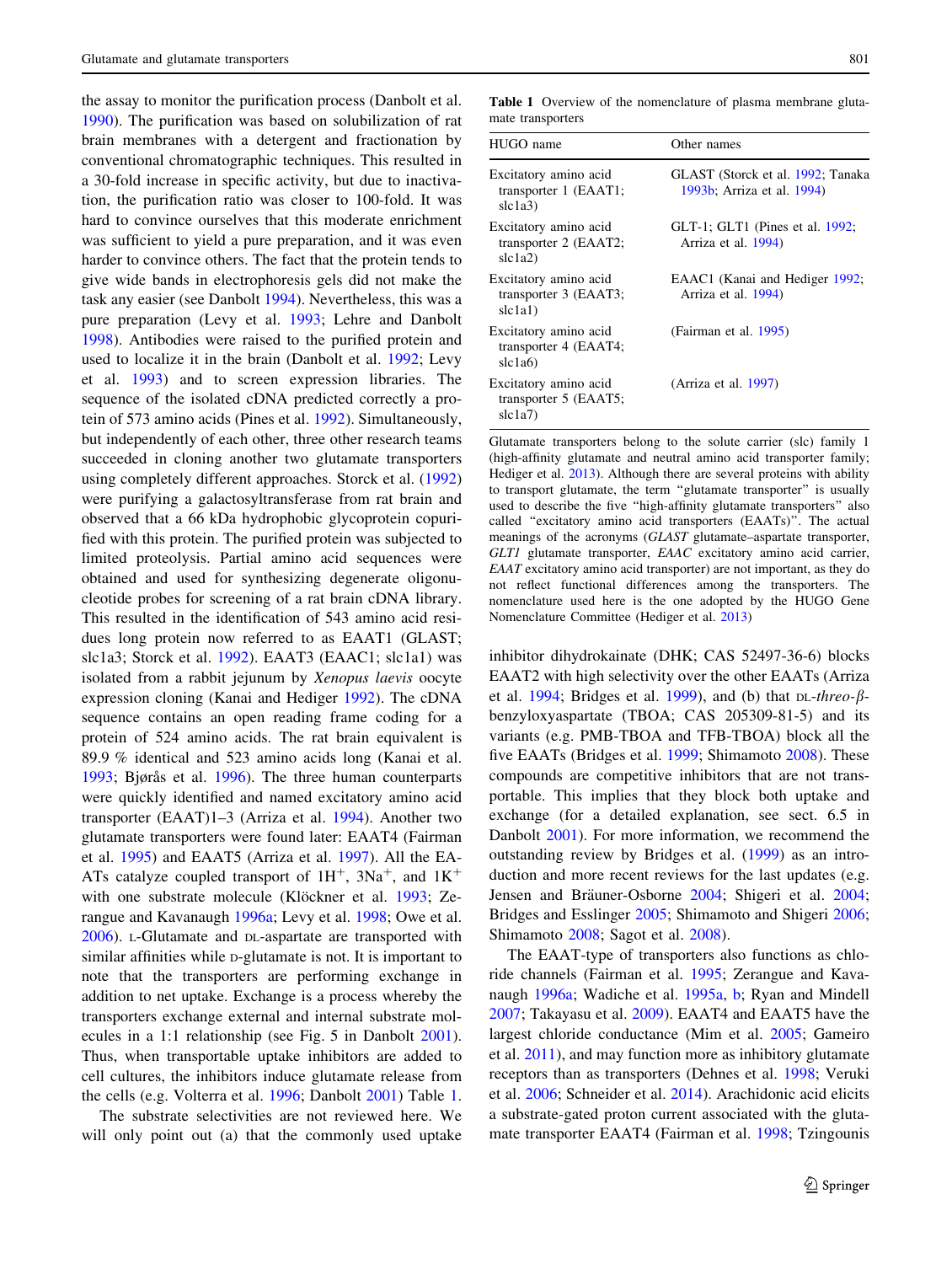et al. [1998\)](#page-17-0). In addition, a general feature of sodium coupled transport appears to be transport of water (MacAulay et al. [2001,](#page-14-0) [2004](#page-14-0)).

Even though the mammalian transporters have not yet been crystallized, we already know quite a lot about their complex structure (Kanner [2007;](#page-13-0) Gouaux [2009](#page-12-0); Kanner [2013;](#page-13-0) Vandenberg and Ryan [2013](#page-17-0)). The EAAT2 and EAAT3 proteins are believed to be homotrimers where the subunits are non-covalently connected (Haugeto et al. [1996\)](#page-13-0). This is in agreement with studies of glutamate transporters from Bacillus Caldotenax and Bacillus stearothermophilus (Yernool et al. [2003](#page-18-0)) although crosslinking studies of the mammalian transporters indicate that there may be differences between the EAAT subtypes (Dehnes et al. [1998](#page-11-0)). These proteins are integral membrane proteins and they depend on the lipid environment, and are influenced by fatty acids such as arachidonic acid (Barbour et al. [1989;](#page-10-0) Trotti et al. [1995](#page-17-0); Zerangue et al. [1995\)](#page-18-0) and by oxidation (Trotti et al. [1996](#page-17-0); Trotti et al. [1998](#page-17-0)). The recent determination of the crystall structure of a glutamate transporter homologue (GltPh) from Pyrococcus horikoshii (Yernool et al. [2004\)](#page-18-0) and other transporters (Penmatsa and Gouaux [2013](#page-15-0)) implies a milestone similar to the cloning of the first transporters in the early 1990s and the generation of knockout mice in the late 1990s. GltPh appear to be a bowl-shaped trimer with a solvent-filled extracellular basin extending halfway across the membrane bilayer. At the bottom of the basin are three independent binding sites (Yernool et al. [2004\)](#page-18-0). This structure is, as uncovered recently, ideal to facilitate rapid transport (Leary et al. [2011\)](#page-14-0).

#### The glutamate-cystine exchanger

Another transporter that has got quite a lot of attention lately is the so called glutamine-cystine exchanger (xCT; slc7a11). This transporter was first described in human fibroblasts as an electroneutral 1:1 cystine-glutamate exchanger that carries cystine into the cell in exchange for internal glutamate (Bannai [1986\)](#page-10-0). Thus, the physiological role of this transporter is to act as a cystine transporter that uses the transmembrane gradient of glutamate as driving force. It follows from this that extracellular glutamate inhibits uptake of cystine and that uptake of cystine causes glutamate release. The transporter responsible for this uptake has been identified by molecular cloning (Sato et al. [1999\)](#page-16-0). It is a heterooligomer consisting of two different subunits: the 4F2hc surface antigen (slc3a2) the xCT protein (slc7a11). The substrate selectivities are excellently reviewed by Bridges et al. ([2012a](#page-11-0), [b](#page-11-0)).

There are several reasons why xCT has become a hot topic (Conrad and Sato [2012;](#page-11-0) Lewerenz et al. [2013](#page-14-0);

Bridges et al. [2012a](#page-11-0), [b\)](#page-11-0). The first important observation was that glioma express high levels of xCT and low levels of EAATs suggesting that they release glutamate and that glutamate toxicity may be a mechanism facilitating their invasion of normal tissue (e.g. Ye et al. [1999](#page-18-0); Sontheimer [2004;](#page-16-0) Takeuchi et al. [2013\)](#page-17-0). Another reason for the interest is that cystine is a source of cysteine needed for synthesis of glutathione (Dringen [2000\)](#page-12-0). There are, however, a number of transporters that can transport cysteine. These comprise EAAT3 (Zerangue and Kavanaugh [1996b\)](#page-18-0), the two alanine-serine-cysteine transporters (Arriza et al. [1993](#page-10-0); Shafqat et al. [1993](#page-16-0); Hofmann et al. [1994](#page-13-0)), ASCT1 (slc1a4) and ASCT2 (slc1a5) as well as several others (Bröer [2008](#page-11-0)). So if cystine is reduced to cysteine at the cell surface, then cysteine can be taken up independently of xCT. Nevertheless, xCT-deficient mice display redox imbalance suggesting that xCT does play a role in glutathione production (Sato et al. [2005](#page-16-0)). A third reason for the interest in xCT is that xCT has been suggested to be a major source of extracellular glutamate (Baker et al. [2002](#page-10-0)). This has been highly controversial, but a recent paper based on the xCT-deficient mice is supporting the idea (De Bundel et al. [2011](#page-11-0)). There are, however, a number of unresolved issues. The distribution of xCT in the brain has not yet been definitively determined, and available data suggest low levels (Sato et al. [2002](#page-16-0)). If the above observations are due to direct actions of xCT, then there must be enough xCT molecules present to perform the proposed functions. Thus, both the expression levels and the speed which xCT operates (translocation cycles per second per xCT molecule) are important to determine. As xCT is highly inducible (Sato et al. [2001,](#page-16-0) [2004](#page-16-0)), it is should be kept in mind that expression levels may change in stressful situations. Finally, if xCT exchanges glutamate and cystine in a 1:1 relationship, then a massive glutamate release can only be mediated by xCT if there is a similar transport of cystine (or another substrate) in the other direction. In conclusion, more work is needed before we fully understand the roles that xCT plays.

### Intracellular glutamate carriers

When glutamate enters the cytoplasm, it may undergo further redistribution to mitochondria or synaptic vesicles (Erecinska and Silver [1990;](#page-12-0) Nicholls [1993](#page-15-0)). (A) Mitochondrial glutamate transport: Several of the enzymes for which glutamate is a substrate are located in mitochondria. In agreement, mitochondria possess mechanisms for glutamate translocation. In fact, there are four different carriers: AGC1 (Slc25a12; aralar1; del Arco and Satrustegui [1998](#page-11-0)), AGC2 (Slc25a13; citrin; aralar2; Kobayashi et al.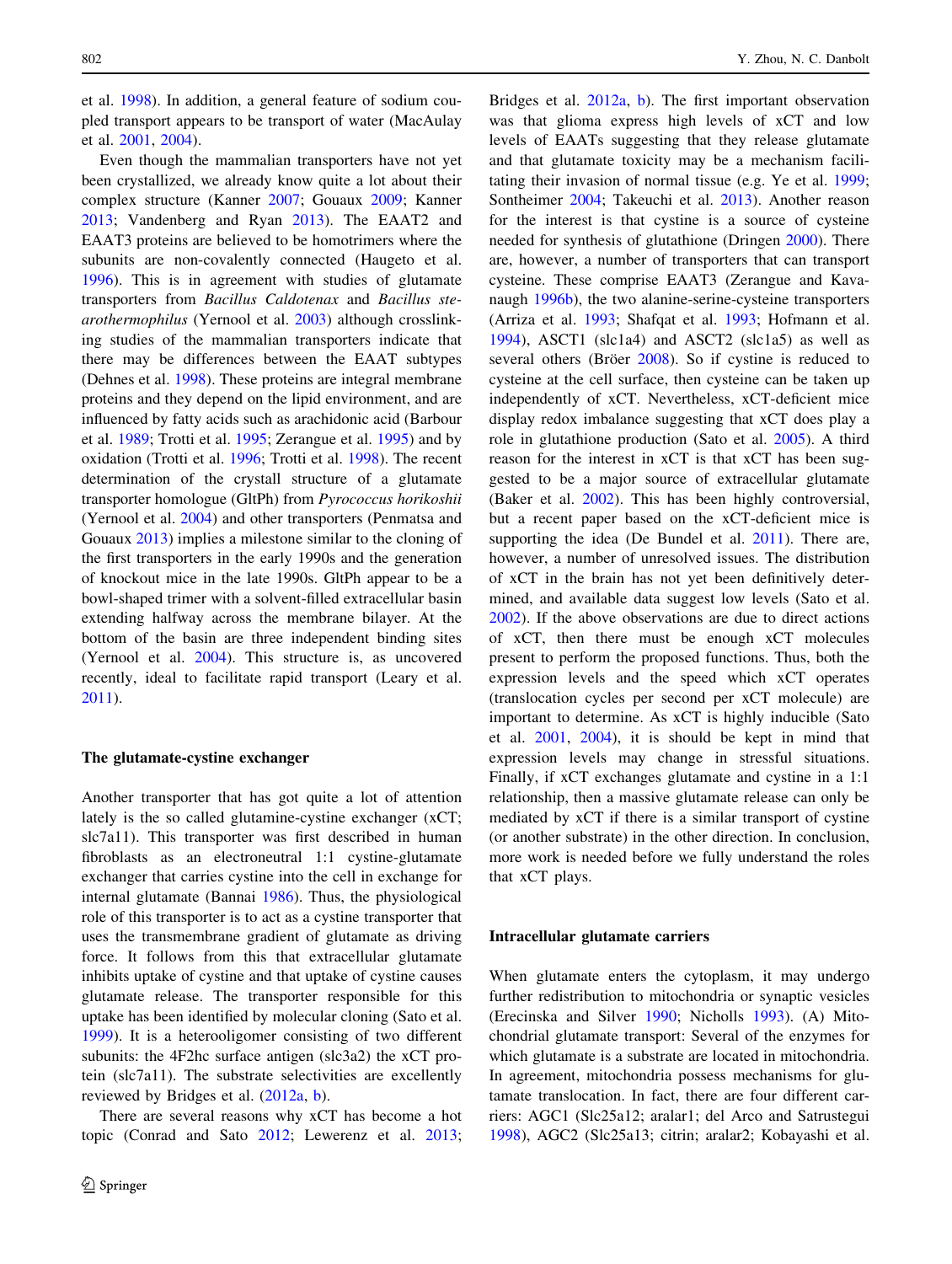[1999;](#page-14-0) Yasuda et al. [2000\)](#page-18-0), GC1 (Slc25a22; Fiermonte et al. [2002\)](#page-12-0) and GC2 (Slc25a18; Fiermonte et al. [2002](#page-12-0)).

These transporters are very different from the glutamate transporters in the plasma membranes and will not be discussed further here (for review see Palmieri [2013](#page-15-0)). (B) Glutamate transporters in synaptic vesicles: In glutamatergic nerve terminals, glutamate is carried into synaptic vesicles by means of the so called vesicular glutamate transporters (VGLUTs). These are also very different from those in the plasma membrane (for review see El Mestikawy et al. [2011](#page-12-0); Omote et al. [2011](#page-15-0)) by being independent of sodium and potassium, and by having lower affinity (km around 1 mM). There are three different isoforms: VGLUT1 (Slc17a7; Ni et al. [1994;](#page-15-0) Bellocchio et al. [1998,](#page-10-0) [2000;](#page-10-0) Takamori et al. [2000](#page-17-0)), VGLUT2 (Slc17a6; DNPI; Aihara et al. [2000\)](#page-9-0) and VGLUT3 (Slc17a8; Takamori et al. [2002\)](#page-17-0).

#### Release of glutamate

Glutamate is continuously being released to the extracellular fluid, and inhibition of glutamate uptake leads to extracellular buildups of glutamate within seconds (Jabaudon et al. [1999\)](#page-13-0). Although most of the focus has been on synaptic release of glutamate from nerve terminals by exocytosis of synaptic vesicles, this is not the only mechanism able to supply the extracellular fluid with glutamate (Danbolt [2001](#page-11-0)). In fact, there are several different nonvesicular (non-exocytotic) mechanisms that appear to be important. One is through anion channels (Kimelberg et al. [1990;](#page-14-0) Kimelberg and Mongin [1998;](#page-14-0) Wang et al. [2013\)](#page-18-0) and another is via reversed operation of the glutamate transporting proteins at the plasma membrane (e.g. Levi and Raiteri [1993](#page-14-0); Longuemare and Swanson [1995;](#page-14-0) Roettger and Lipton [1996](#page-16-0); Jensen et al. [2000](#page-13-0); Rossi et al. [2000](#page-16-0); Jabaudon et al. [2000;](#page-13-0) Sontheimer [2008\)](#page-16-0). A third is via xCT as explained above. A fourth mechanism that has been vividly debated over the last decade is whether mature brain astrocytes in situ also have the ability to release glutamate by exocytosis (Bezzi et al. [2004](#page-10-0)). The differences in opinions can to some extent be explained by the use of different model systems. For instance, primary astrocytes in culture differ from mature astrocytes in the brain (Cahoy et al. [2008](#page-11-0)) so observations from cultures are not necessarily valid for the intact living brain. Nevertheless, it seems likely that also mature astrocytes in situ may release glutamate (Malarkey and Parpura [2008;](#page-14-0) Nedergaard and Verkhratsky [2012](#page-15-0); Wang et al. [2013\)](#page-18-0), but exocytosis of vesicles similar to those in nerve terminals is questionable (Hamilton and Attwell [2010\)](#page-12-0). In fact, a recent paper refutes the notion that astrocytes express vesicular glutamate transporters (Li et al. [2013\)](#page-14-0). Thus, this does not entirely rule out the concept of gliotransmitters because glutamate may be released via other mechanisms as explained above, but it does suggest critical evaluation of the literature.

## Regulation of the EAAT-type of transporters

Considering the importance of the glutamate transporters, pharmacological manipulation of transporter function may prove to be highly interesting from a therapeutic point of view (Sheldon and Robinson [2007\)](#page-16-0). Although there are several examples where dysregulation of transporters contributes to the pathogenetic process, there are few examples of transporters being the primary cause (e.g. Danbolt [2001;](#page-11-0) Sattler and Rothstein [2006](#page-16-0); Lauriat and Mcinnes [2007;](#page-14-0) Bröer and Palacin [2011\)](#page-11-0). For instance, it is clear that complete absence of EAAT2 results in spontaneous epilepsy (Tanaka et al. [1997](#page-17-0)) and increased extracellular glutamate (Mitani and Tanaka [2003](#page-15-0); Takasaki et al. [2008\)](#page-17-0), but studies of humans with epilepsy have not uncovered any direct link to glutamate transporter expression (Tessler et al. [1999](#page-17-0); Akbar et al. [1997;](#page-10-0) Bjørnsen et al. [2007](#page-10-0)). Nevertheless, studies from knockout mice and from humans with mutated transporters show links to disease (for a recent short update see Zhou and Danbolt [2013](#page-18-0)). Consequently, uncovering regulatory mechanisms is something that has been a hot topic and has interested a large number of researchers. A full account is beyond the scope of this review. Here we only mention a few points.

The first observation revealing regulation of glial glutamate transporter expression came from lesion experiments (Levy et al. [1995](#page-14-0)). Unilateral ablation of the neocortex in young adult rats resulted in ipsilateral down regulation of EAAT1 and EAAT2 in the striatum. The lesions did not penetrate the corpus callosum so striatum was not directly affected. However, the neocortical lesion eliminated the cell bodies that are responsible for the corticostriatal axons resulting in a loss of glutamatergic terminals in the striatum. Because astrocytes reduced their levels of EAAT1 and EAAT2 in response to the removal of these terminals, it was assumed that neuro-glia interactions were important in the regulation of transporter expression (Levy et al. [1995\)](#page-14-0). This was followed up in cell cultures. Astrocytes cultured in the absence of neurons hardly expressed EAAT2 at all, while addition of neuron conditioned medium turned on EAAT2 expression (e.g., Gegelashvili et al. [1996,](#page-12-0) [1997](#page-12-0), [2000](#page-12-0), [2001](#page-12-0); Plachez et al. [2000](#page-15-0)). This regulation turned out to be via several different pathways. Further, glutamate transporters are regulated by protein kinase C (Casado et al. [1993;](#page-11-0) reviewed by: Gonzalez and Robinson [2004;](#page-12-0) Vandenberg and Ryan [2013](#page-17-0)), by zinc (Vandenberg et al. [1998](#page-17-0); Mitrovic et al. [2001](#page-15-0);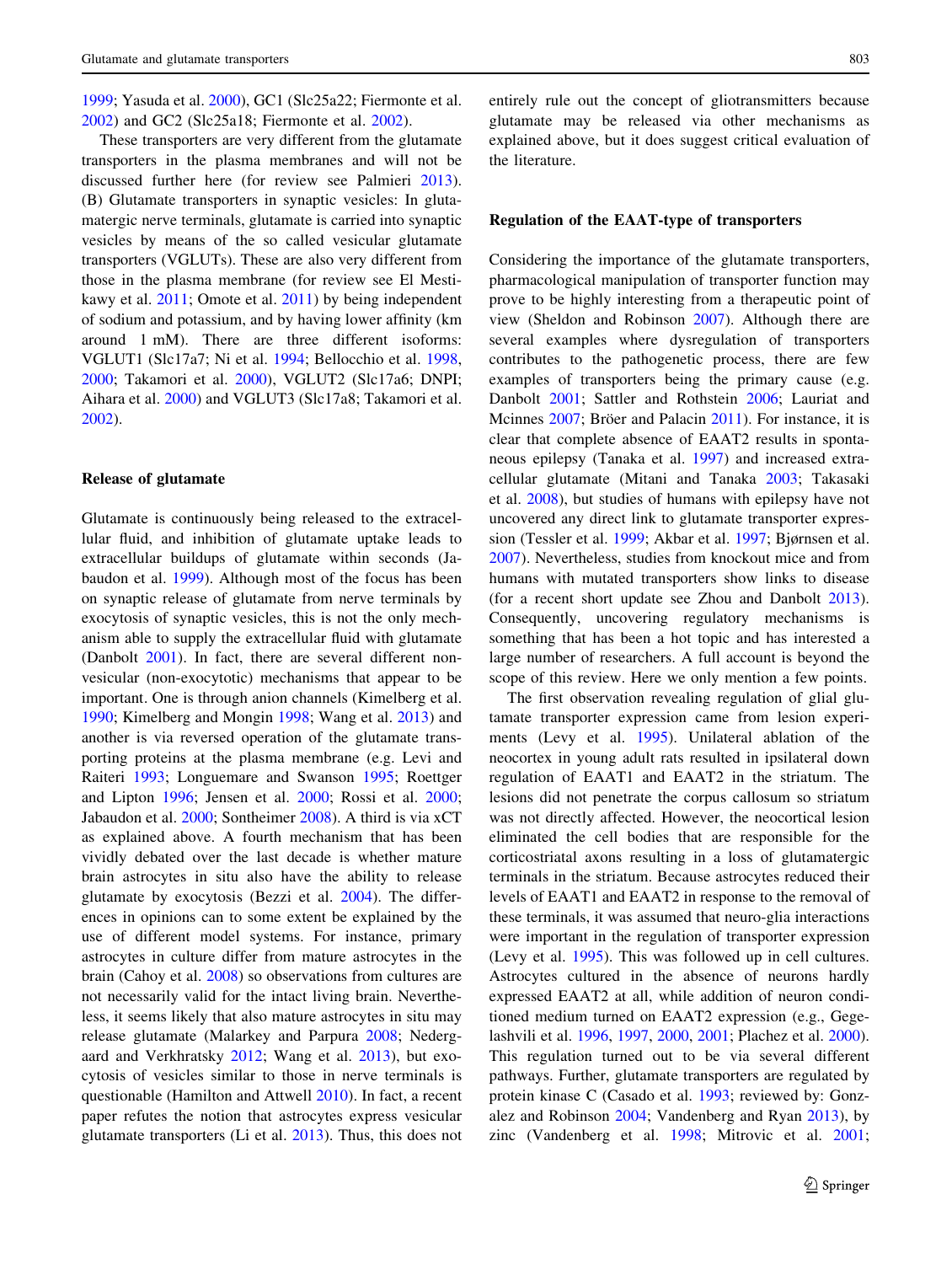Vandenberg and Ryan [2013](#page-17-0)), and by arachidonic acid as mentioned above. In fact, there is regulation on more or less all levels from transcription to posttranslational modification and trafficking (for review see Seal and Amara [1999;](#page-16-0) Bergles et al. [1999;](#page-10-0) Hediger [1999;](#page-13-0) Kullmann [1999](#page-14-0); Sims and Robinson [1999](#page-16-0); Danbolt [2001;](#page-11-0) Robinson [2006](#page-16-0); Sattler and Rothstein [2006\)](#page-16-0). The most exciting discovery so far from a drug development point of view is the finding that beta-lactam antibiotics, e.g. Ceftriaxone, increase EAAT2 expression (Rothstein et al. [2005;](#page-16-0) Berry et al. [2013\)](#page-10-0). Another team has also started high-throughput screening in order to identify translational activators of glial glutamate transporter EAAT2 (Colton et al. [2010\)](#page-11-0) and have identified some pyridazine derivatives that may serve as lead compounds for drug development (Xing et al. [2011\)](#page-18-0). Another interesting finding is a spider toxin that enhances EAAT2 transport activity (Fontana et al. [2007](#page-12-0)), but the compound responsible has not yet been identified.

#### Approaches used to localize glutamate transporters

Early attempt to localize glutamate uptake sites were done using autoradiography in combination with tissue slices or synaptosome preparations (e.g. Minchin and Beart [1975](#page-15-0); McLennan [1976](#page-15-0); Beart [1976;](#page-10-0) Storm-Mathisen [1981](#page-17-0); Storm-Mathisen and Wold [1981](#page-17-0)). To obtain higher resolution, thinner sections were needed. By using dry mount autoradiography (Young and Kuhar [1979;](#page-18-0) Danbolt et al. [1993\)](#page-11-0) in combination with ''sodium-dependent binding'' of excitatory amino acids the uptake sites (for references see Danbolt [1994](#page-11-0)), higher resolution seemed to be within reach. However, heteroexchange complicated the interpretations as the amount of retained radioactively labeled ligand was dependent on both the number of transporter molecules and by the amount of endogenous dicarboxylic amino acid trapped within the membranes (Danbolt and Storm-Mathisen [1986a,](#page-11-0) [b;](#page-11-0) Danbolt [1994](#page-11-0)).

From the early days of glutamate research, it was believed that glutamate is taken up by glutamatergic nerve terminals (Fonnum [1984\)](#page-12-0), but the finding that glial glutamate transporters are down-regulated after glutamatergic denervation (Levy et al. [1995\)](#page-14-0), weakened the evidence (for a discussion, see sect. 4.2 in Danbolt [2001](#page-11-0)). By incubating tissue slices in D-aspartate and fixing the slices, it was possible to detect fixed D-aspartate with antibodies. With this technique, uptake in both astrocytes and nerve terminals was demonstrated at the electron microscopic level (Gundersen et al. [1993\)](#page-12-0). D-aspartate is often used instead of L-glutamate as a probe for glutamate uptake because it is slowly metabolized in brain tissue (Davies and Johnston [1976\)](#page-11-0).

After the protein sequences of the transporters were known, synthetic peptides could be used to generate antibodies to the transporters themselves (Danbolt et al. [1998](#page-11-0)) rather than to the substrates. This led to an explosion in the use of antibodies to transporters, but, unfortunately, not all investigators validated their antibodies and procedures well enough (for detailed discussion see Holmseth et al. [2005,](#page-13-0) [2006](#page-13-0), [2012a](#page-13-0)). The most difficult part is to obtain good negative controls. Antibodies may react with seemingly unrelated proteins (Holmseth et al. [2005](#page-13-0); Zhou et al. [2014](#page-18-0)). In fact, antibody binding can always be achieved (see for instance Fig. 3 in: Holmseth et al. [2005\)](#page-13-0). This is just a question of adjusting the assay conditions. Without a good negative control (e.g. tissue from knockout mice processed in parallel with tissue from wild-type mice), it is not possible to prove that the binding is to the antigen of interest. Therefore, antibody binding does not in itself prove that a given antigen is present. In this context it should be noted that the so called pre-adsorption test can easily give a false impression of specificity (Holmseth et al. [2012a](#page-13-0)). Whenever possible, it is a good idea to use additional methods, including in situ hybridization and Western blotting in combination with immunocytochemistry. TaqMan Real Time PCR is an excellent method for getting a first approximation of expression levels (e.g. Lehre et al. [2011](#page-14-0); Zhou et al. [2012a\)](#page-18-0). Another approach is to search available transcriptome and proteome datasets. For instance, proteome data from rat proximal tubules [\(http://dir.nhlbi.nih.](http://dir.nhlbi.nih.gov/papers/lkem/pttr/) [gov/papers/lkem/pttr/](http://dir.nhlbi.nih.gov/papers/lkem/pttr/)) confirms the presence of EAAT3, but does not confirm expression of any of the other EAATs. Similarly, EAAT2 is in liver, but the other EAATs were not detected [\(http://141.61.102.16/](http://141.61.102.16/)), and neither the EAATs nor the VGLUTs were detected by proteome analysis of mouse pancreas (Zhou et al. [2014](#page-18-0)). Together, these data cast doubt over a large number of immunocytochemistry reports. The reason is obvious. Labeling with antibodies can always be obtained, and without good negative controls, it is not possible to tell if the labeling represents the antigen of interest or artifacts (see Holmseth et al. [2012a](#page-13-0)). Further, rapid post mortem proteolysis represents and additional challenge when studying human samples (Beckstrøm et al. [1999](#page-10-0); Tessler et al. [1999;](#page-17-0) Li et al. [2012](#page-14-0)). Also note that water soluble proteins present in the samples may inhibit binding of transporters to the blotting membranes (Zhou et al. [2012b\)](#page-18-0). Thus, strong upregulation of other proteins should be considered a potential source of error when estimating transporter levels by immunoblotting. Electron microscopy in combination with pre-embedding immunocytochemistry without detergents on unfrozen tissue is ideal for identification of labeled cell types, but is not ideal for subcellular distribution as the peroxidase reaction product diffuses some distance before precipitating. (Depending on the strength of the reaction, the reaction product may diffuse a couple of hundred nanometers.) In contrast, post-embedding immunogold is better for collecting semi-quantitative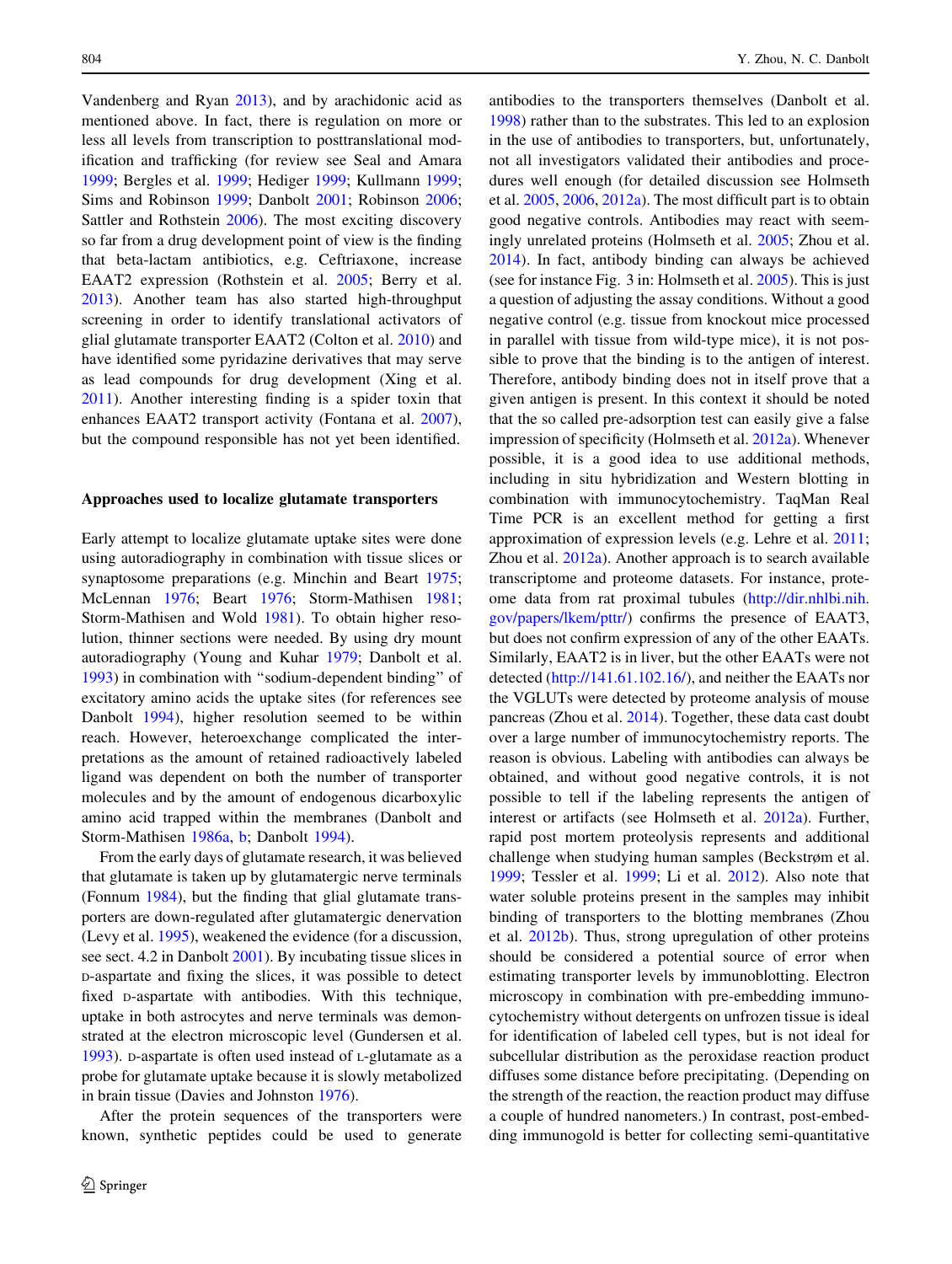<span id="page-6-0"></span>data and gives better intracellular resolution, but when cell membranes are labeled and cells are close to each other as they typically are in the brain, then immunogold cannot tell which membrane labeling belongs to (for description of these methods, see Danbolt et al. [1998](#page-11-0); Amiry-Moghaddam and Ottersen [2013\)](#page-10-0). Another problem with post-embedding immunogold is that there must be a sufficient number of target molecules in the plane of the section. This is case for EAAT1, EAAT2 and EAAT4. These proteins are present at very high concentrations (Dehnes et al. [1998](#page-11-0); Lehre and Danbolt [1998\)](#page-14-0) making them ideal targets for immunogold investigations. This explains, in part, why our early localization studies were so successful (Chaudhry et al. [1995](#page-11-0); Dehnes et al. [1998\)](#page-11-0). In contrast, EAAT3 is expressed at lower levels resulting in too few molecules per micrometer plasma membrane length to distinguish real labeling from background noise (Holmseth et al. [2012b](#page-13-0)). It should be recalled that the tissue sections used for electron microscopy are thin (40–60 nm) and thereby only slightly thicker than the outer diameter of synaptic vesicles (40 nm), and only two/three times thicker than the width of the synaptic cleft (20 nm). The antibodies do not penetrate well into the sections. To maximize labeling, the section may be mounted so that they can be labeled on both sides. Thus, the sensitivity of the post-embedding immunogold technique is limited by the number of proteins in the exact section plane. Another challenge follows from the vulnerability of the sections and thereby also the labeling. These sections are easily damaged during processing. Consequently, there is variability and this leads to another challenge: avoiding sampling error. This challenge comes in addition to those mentioned above (specificity, proteolysis, etc.).

It is also important to consider if any detected proteins are expressed at physiologically relevant levels. The number of molecules needed to accomplish a given task depends on what that task is. This consideration is particularly relevant for neurotransmitter transporters because the transport process is fairly slow. The cycling time of EAAT2 and EAAT3 are in the order of 30 glutamate molecules per second at Vmax (Otis and Jahr [1998;](#page-15-0) Otis and Kavanaugh [2000](#page-15-0); Bergles et al. [2002;](#page-10-0) Grewer and Rauen [2005\)](#page-12-0) and EAAT5 is even slower (Gameiro et al. [2011\)](#page-12-0). The cycling time of the GABA transporters appear to be comparable to those of the EAATs (Mager et al. [1993;](#page-14-0) Sacher et al. [2002;](#page-16-0) Karakossian et al. [2005;](#page-13-0) Gonzales et al. [2007\)](#page-12-0). This means that the number of transporters must be high. There is a rapid extracellular turnover of glutamate (Jabaudon et al. [1999\)](#page-13-0), and despite this, the resting levels of extracellular glutamate in normal brains are low, possibly as low as 25 nm (Herman and Jahr [2007](#page-13-0)). Because the km-values are about 1,000 times higher (Danbolt [2001](#page-11-0)), maintenance of such low extracellular levels implies a vast excess of transporter proteins (Bergles and Jahr [1997](#page-10-0); Dehnes et al. [1998;](#page-11-0) Lehre and Danbolt [1998](#page-14-0); Otis and Kavanaugh [2000\)](#page-15-0).

## Cellular and subcellular distribution of glutamate transporters in normal mature brain tissue

A large number of papers on transporter distributions have been published, and it is not easy to navigate in the literature as many of the statements are corrected in later publications. Figure 1 is a schematic illustration of the distributions of EAAT1, EAAT2 and EAAT3 in the forebrain.

EAAT1 (GLAST; slc1a3) is selectively expressed in astrocytes throughout the CNS (Lehre et al. [1995](#page-14-0)). This conclusion is supported both by in situ hybridization and immunocytochemistry (e.g. Ginsberg et al. [1995](#page-12-0); Rothstein et al. [1995](#page-16-0) Schmitt et al. [1997;](#page-16-0) Berger and Hediger [1998,](#page-10-0) [2000](#page-10-0)) and appears to be valid for all parts of the central nervous system including the regions where EAAT1 is the predominant transporter (Lehre et al. [1995](#page-14-0); Lehre and Danbolt [1998;](#page-14-0) Takatsuru et al. [2007](#page-17-0); Takayasu et al. [2009](#page-17-0)): the retina (Rauen et al. [1996](#page-15-0); Lehre et al. [1997;](#page-14-0) Rauen et al.



Fig. 1 A schematic illustration of glutamate transporter distributions around synapses close to a blood vessel in the hippocampus. Four glutamatergic nerve terminals  $(T)$  are shown forming synapses onto dendritic spines  $(S)$ . Astrocyte branches are indicated  $(G)$ . Note that astrocytes have very high densities (Lehre et al. [1995](#page-14-0); Ginsberg et al. [1995](#page-12-0); Lehre and Danbolt [1998\)](#page-14-0) of both EAAT2 (red dots) and EAAT1 (blue dots). The highest densities of EAAT1 and EAAT2 are in the astrocyte membranes facing neuropil, while the membranes facing the endothelium have low levels. Also note that glutamate transporters have not been detected in the endothelium. EAAT1 is selective for astrocytes (Lehre et al. [1995](#page-14-0); Ginsberg et al. [1995](#page-12-0)), while EAAT2 is predominantly expressed in astrocytes (Danbolt et al. [1992](#page-11-0)), but there is also some (about 10 %) in hippocampal nerve terminals (Furness et al. [2008](#page-12-0)). EAAT3 (green dots) is selective for neurons, but is expressed at levels two orders of magnitude lower than EAAT2 and is targeted to dendrites and cell bodies (Holmseth et al. [2012b](#page-13-0)). Also note that the endfeet may actually overlap with no gaps in between them (Mathiisen et al. [2010](#page-14-0)) (Copyright: Neurotransporter AS; Reproduced with permission)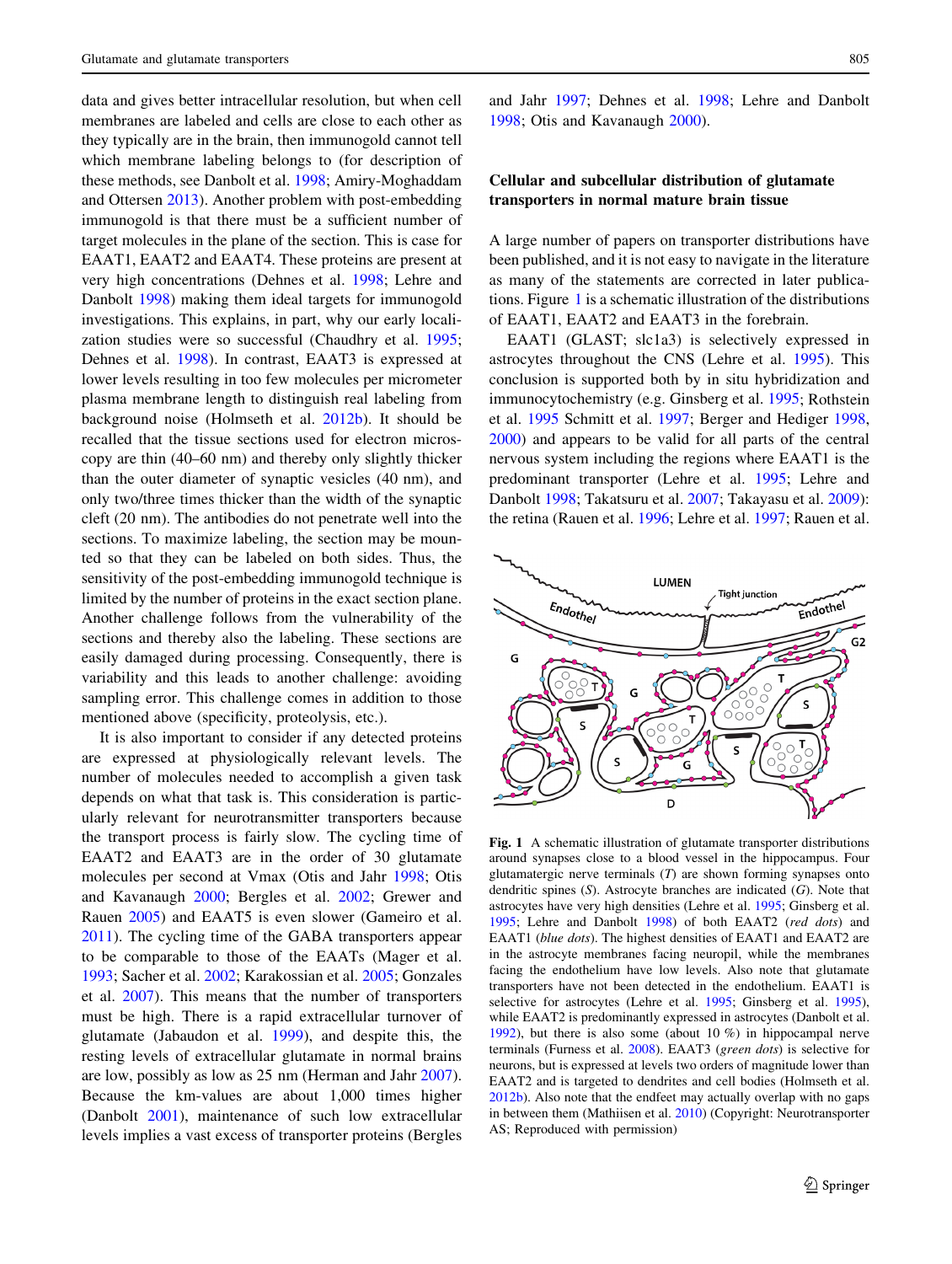[1998;](#page-15-0) Rauen [2000](#page-15-0); Rauen and Wiessner [2000\)](#page-15-0), the inner ear (Furness and Lehre [1997](#page-12-0); Takumi et al. [1997\)](#page-17-0), and the circumventricular organs (Berger and Hediger [2000](#page-10-0)). Thus, there is no disagreement here. Other statements can be found in the literature, but these have been corrected by the authors themselves.

After having determined the cell types expressing EAAT1 (Lehre et al. [1995\)](#page-14-0), immunogold was performed to obtain additional information (Chaudhry et al. [1995](#page-11-0)). This revealed that EAAT1 is preferentially targeted to the plasma membranes, and that plasma membranes facing neuropil have higher densities than those facing cell bodies, pia mater and endothelium (Fig. [1](#page-6-0)).

Mice lacking EAAT1 (Watase et al. [1998](#page-18-0)) develop normally, but show symptoms of insufficient glutamate uptake in regions where EAAT1 is the major glutamate transporter (Watase et al. [1998](#page-18-0); Hakuba et al. [2000;](#page-12-0) Harada et al. [1998](#page-13-0)). The EAAT1 knockout mice also display poor nesting behavior; abnormal sociability, reduced alcohol intake and reward (Watase et al. [1998;](#page-18-0) Stoffel et al. [2004](#page-17-0); Karlsson et al. [2009](#page-13-0), [2012\)](#page-13-0). Lack of GLAST does not lead to spontaneous seizures like those seen in connection with EAAT2-deficiency (Tanaka et al. [1997\)](#page-17-0), but GLAST deficiency increases seizure duration and severity (Watanabe et al. [1999](#page-18-0)). EAAT1 mutations in humans are linked to episodic ataxia (Bröer and Palacin  $2011$ ; Jen et al.  $2005$ ; de Vries et al. [2009](#page-11-0)).

EAAT2 (GLT-1; slc1a2) was the first glutamate transporter to be localized immunocytochemically. In the mature and normal brain it is predominantly expressed in astrocytes (Danbolt et al. [1992](#page-11-0); Levy et al. [1993](#page-14-0); Rothstein et al. [1994;](#page-16-0) Lehre et al. [1995](#page-14-0)). There is no disagreement here either, and this conclusion is supported both by later immunocytochemistry (e.g. Schmitt et al. [1996](#page-16-0); Kugler and Schmitt [2003;](#page-14-0) Berger et al. [2005;](#page-10-0) Holmseth et al. [2009](#page-13-0)) and in situ hybridization (Torp et al. [1994](#page-17-0), [1997;](#page-17-0) Berger and Hediger [2000](#page-10-0), [2001](#page-10-0)) as well as by data obtained with EAAT2 eGFP BAC reporter mice (de Vivo et al. [2010a](#page-11-0)).

EAAT2 is the only one of the EAAT-type of glutamate transporters that is required for survival under non-challenging conditions (Tanaka et al. [1997](#page-17-0); Danbolt [2001](#page-11-0)). This is in agreement with biochemical data showing that the EAAT2 protein represents about 1 % of the total forebrain protein and that it is about four times more abundant than EAAT1 in the hippocampus and six times less abundant than EAAT1 in the cerebellum (Lehre and Danbolt [1998\)](#page-14-0). Based on immunoadsorption of transport activity EAAT2 was shown to account for 95 % of the total glutamate uptake activity in young adult forebrain tissue (Danbolt et al. [1992;](#page-11-0) Haugeto et al. [1996\)](#page-13-0). This conclusion was confirmed by deletion of the EAAT2 gene in mice (Tanaka et al. [1997](#page-17-0); Voutsinos-Porche et al. [2003](#page-17-0); Matsugami et al. [2006](#page-15-0); Kiryk et al. [2008](#page-14-0); Holmseth et al.

[2012b](#page-13-0)) as well as by electrophysiological recordings of glutamate transporter currents (Otis and Kavanaugh [2000](#page-15-0)).

The discussion about EAAT2 distribution concerns expression in neurons. Having said that, there is consensus that EAAT2 is expressed in cultured neurons from hippocampus and neocortex; in particular if these are cultured in the absence of astrocytes (Mennerick et al. [1998](#page-15-0); Wang et al. [1998;](#page-18-0) Plachez et al. [2000](#page-15-0)) in agreement with observations that EAAT2 is transiently localized on growing axons of the mouse spinal cord before establishing astrocytic expression (Yamada et al. [1998](#page-18-0)). There is also consensus that EAAT2 is present in neurons in the normal and mature mammalian retina (Rauen et al. [1996](#page-15-0), [1999](#page-15-0); Rauen and Kanner [1994](#page-15-0); Euler and Wassle [1995](#page-12-0); Rauen [2000\)](#page-15-0).

The controversy is related to expression of EAAT2 in neurons in the normal and mature brain (cerebrum and cerebellum). All studies, however, agree that there is EAAT2 mRNA in CA3 hippocampal neurons (Torp et al. [1994](#page-17-0), [1997](#page-17-0); Berger and Hediger [2000,](#page-10-0) [2001](#page-10-0); de Vivo et al. [2010a\)](#page-11-0) and that their axon-terminals express the protein, at least in the CA1 (Chen et al. [2004](#page-11-0); Furness et al. [2008](#page-12-0); Melone et al. [2009](#page-15-0), [2011\)](#page-15-0). Further, all of the glutamate uptake activity in glutamatergic terminals in CA1 is due to EAAT2 (Furness et al. [2008](#page-12-0)).

The remaining controversy concerns (a) the expression of EAAT2 in axon-terminals in other parts of the brain, and (b) the physiological importance of the uptake into terminals. Why was about half of all D-aspartate taken up by hippocampus slices found in axon-terminals when terminals only contain around 10 % of the EAAT2 protein (Furness et al. [2008](#page-12-0))? This disproportionally large uptake cannot simply be disregarded as an in vitro artifact due to a higher rate of heteroexchange than net uptake (Zhou et al. [2013\)](#page-18-0), but it might still be an artifact because the possibility has not been ruled out that astrocytes release glutamate via anion channels or similar. Preliminary data from selective deletion of EAAT2 in axon-terminals indicate disturbances in synaptic transmission (Sun et al. [2012\)](#page-17-0), and thereby may suggest that EAAT2 in terminals is functionally relevant. However, further studies are required before definite conclusions can be made.

In contrast to EAAT1, there is very little EAAT2 in mice and rats at birth and in the first postnatal week (Ullensvang et al. [1997](#page-17-0); Furuta et al. [1997\)](#page-12-0). This explains why EAAT2-knockout mice are inconspicuous at birth. But at 3 weeks, when the EAAT2-levels in wild-type mice have increased to 50 % of adult levels, the EAAT2-deficient mice can readily be identified because they are hyperactive, epileptic and smaller than their wild-type littermates. They have increased extracellular glutamate levels (Mitani and Tanaka [2003](#page-15-0); Takasaki et al. [2008\)](#page-17-0), and about half of them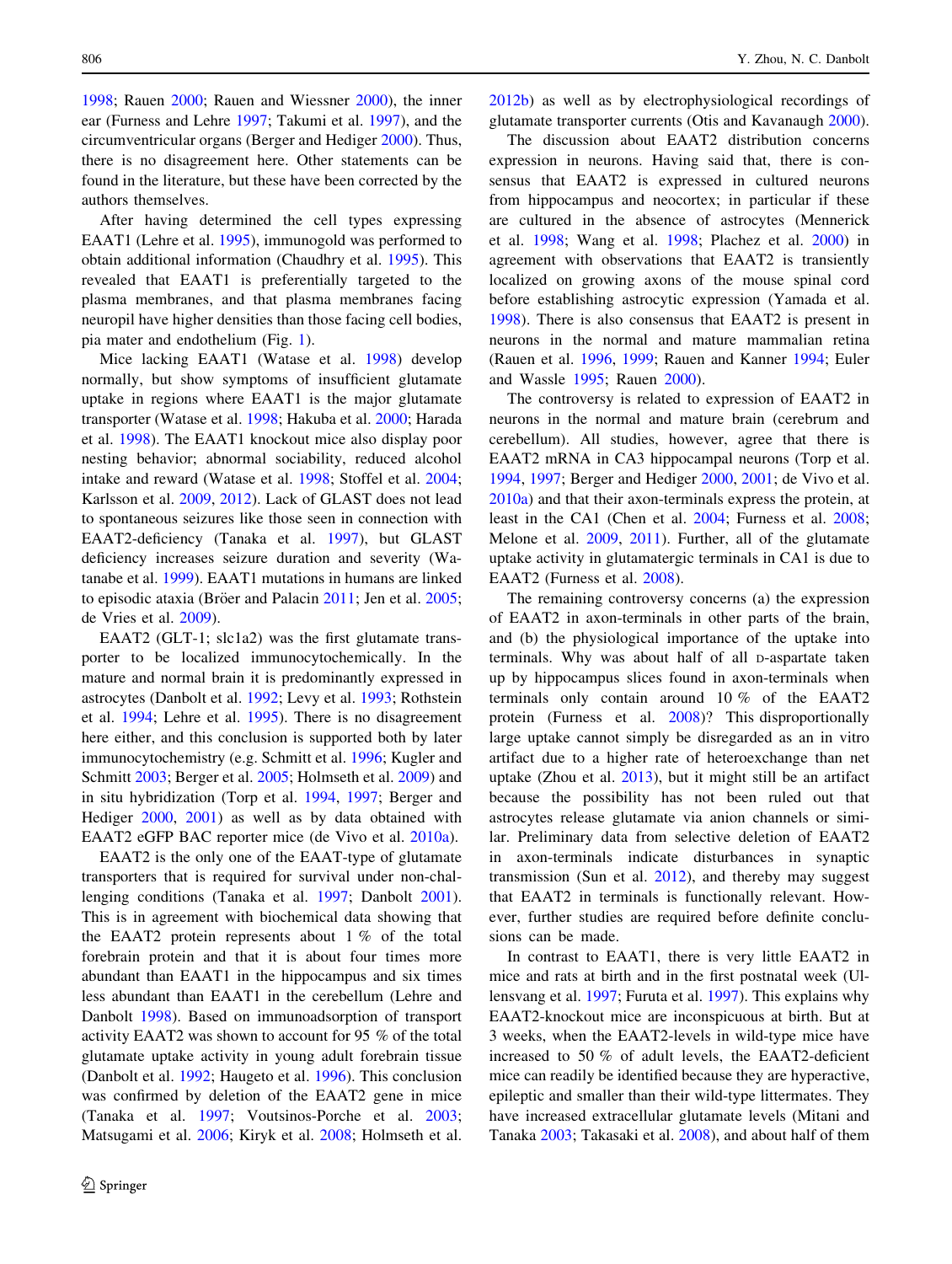die from spontaneous seizures before they reach 4 weeks of age (Tanaka et al. [1997](#page-17-0)). The heterozygote EAAT2 knockout mice  $(\pm)$  have only half the EAAT2-concentrations as wild-type mice, but do not show any apparent morphological brain abnormalities (Kiryk et al. [2008](#page-14-0)), but are more vulnerable to traumatic spinal cord injury (Lepore et al. [2011\)](#page-14-0).

EAAT3 (EAAC1; slc1a1) has been particular hard to localize. Nevertheless, the first studies were basically correct (Kanai and Hediger [1992;](#page-13-0) Rothstein et al. [1994](#page-16-0)). EAAT3 is a neuronal transporter, and is not expressed in glial cells (Holmseth et al. [2012b;](#page-13-0) Shashidharan et al. [1997\)](#page-16-0). It appears to be expressed in the majority if not all neurons throughout the CNS, but has a unique sorting motif (Cheng et al. [2002\)](#page-11-0) selectively targeting it to somata and dendrites avoiding axon terminals (Holmseth et al. [2012b](#page-13-0); Shashidharan et al. [1997\)](#page-16-0).

The highest levels of EAAT3 in the brain are found in the hippocampus and neocortex, but the total tissue content in young adult rat brains is about 100 times lower than that of EAAT2 (Holmseth et al. [2012b](#page-13-0)). It is also expressed in the kidney and in the ileum. In agreement, mice lacking EAAT3 (Peghini et al. [1997](#page-15-0)) develop dicarboxylic aminoaciduria, but do not show signs of neurodegeneration at young age and do not have epilepsy (Peghini et al. [1997;](#page-15-0) Aoyama et al. [2006;](#page-10-0) Berman et al. [2011\)](#page-10-0). Humans lacking EAAT3 develop dicarboxylic aminoaciduria (Bailey et al. [2011\)](#page-10-0) and EAAT3 polymorphisms are associated with obsessive–compulsive disorders (Brandl et al. [2012](#page-10-0); Walitza et al. [2010](#page-18-0)).

EAAT4 (slc1a6) is predominantly found in the cerebellar Purkinje cells (Fairman et al. [1995](#page-12-0); Dehnes et al. [1998\)](#page-11-0) where it is targeted to the dendrites, the spines in particular (Dehnes et al. [1998\)](#page-11-0), but there is also some EAAT4 in a subset of forebrain neurons (Dehnes et al. [1998;](#page-11-0) Massie et al. [2008](#page-14-0); de Vivo et al. [2010b](#page-11-0)) and in vestibular hair cells and calyx endings (Dalet et al. [2012](#page-11-0)). EAAT4 knockout mice are viable and appear normal (Huang et al. [2004](#page-13-0)) albeit with some alteration of receptor activation (Nikkuni et al. [2007\)](#page-15-0).

EAAT5 (slc1a7) is preferentially expressed in the retina, while the levels in the brain are low (Arriza et al. [1997;](#page-10-0) Eliasof et al. [1998](#page-12-0)). EAAT5 is also expressed in vestibular hair cells and calyx endings (Dalet et al. [2012\)](#page-11-0). There is more than one isoform in the retina due to variable splicing (Eliasof et al. [1998\)](#page-12-0). As explained above, EAAT4 and EAAT5 are not very efficient as transporters, but are efficient chloride channels suggesting that they may be more important as inhibitory glutamate receptors than as transporters. Some investigators have tried to determine the exact cellular and subcellular localization of EAAT5, but the validity of these studies is hard to judge at present because nobody has as yet made an EAAT5 knockout mouse that could serve as negative control for validation of the immunolabeling. We have previously shown how important this control is and also how inadequate the so called pre-adsorption test is (Holmseth et al. [2012a\)](#page-13-0). So, validated information on EAAT5 distribution remains to be provided.

#### Comments on the glutamine-glutamate cycle

Glutamate taken up by astroglial cells can be metabolized via the tricarboxylic acid cycle and be used in protein synthesis or converted to glutamine. Glutamine can be released to the extracellular fluid by a sodium neutral amino transporter in the astrocytic membrane by SNAT3 (Boulland et al. [2002](#page-10-0), [2003](#page-10-0); Mackenzie and Erickson [2004](#page-14-0); Nissen-Meyer et al. [2011](#page-15-0)) and SNAT5 (SN2; slc38a5) (Hamdani et al. [2012](#page-12-0)) because it is inactive in the sense that it cannot activate glutamate receptors (for review: Erecinska and Silver [1990](#page-12-0); Danbolt [2001;](#page-11-0) Hertz [2013](#page-13-0)). The conversion of glutamate to glutamine is catalyzed by the enzyme glutamine synthetase (GLUL) in an ATP-dependent manner (Erecinska and Silver [1990;](#page-12-0) Marcaggi and Coles [2001](#page-14-0)). Glutamine synthetase plays important roles in the brain and in other organs from implantation to high age. This is evident from studies of glutamine deficiency in man and mice (He et al. [2007,](#page-13-0) [2010a,](#page-13-0) [b](#page-13-0); Haberle et al. [2011,](#page-12-0) [2012](#page-12-0)). Further, reduced glutamine synthetase levels are associated with some forms of epilepsy (Eid et al. [2004](#page-12-0)).

The prevailing view has been that glutamine from astrocytes is the predominant source of glutamate in glutamatergic terminals (Sibson et al. [2001;](#page-16-0) Hertz [2013](#page-13-0)), but this hypothesis implies that the supply of glutamine to terminals keeps up with glutamate release. And although there are many observations in cultured cells suggesting the existence of glutamine transporters in glutamatergic terminals, it is important to keep in mind that cultured astrocytes are different from mature astrocytes (e.g. Plachez et al. [2000](#page-15-0); Cahoy et al. [2008](#page-11-0)). Further, it is important to note that glutamine transporters have so far not been positively identified in terminals in brain tissue (Mackenzie and Erickson [2004;](#page-14-0) Chaudhry et al. [2002;](#page-11-0) Conti and Melone [2006](#page-11-0)). The only positive identifications of SNAT2 (SAT2; slc38a2) and SNAT1 (SAT1; GlnT; slc38a1) are in dendrites and cell bodies of neurons (e.g. Jenstad et al. [2009](#page-13-0); Solbu et al. [2010](#page-16-0); Conti and Melone [2006\)](#page-11-0). One possibility is that they have evaded detection in glutamatergic terminals due to methodological challenges. Another possibility is that they have not been detected simply because they are not there. This would be in line with studies suggesting that SNAT1 and SNAT2 play no role in delivering glutamine for glutamatergic transmission (Grewal et al. [2009](#page-12-0)). There could be other glutamine transporters, however. For instance, ASCT2 (slc1a5) has ability to transport glutamine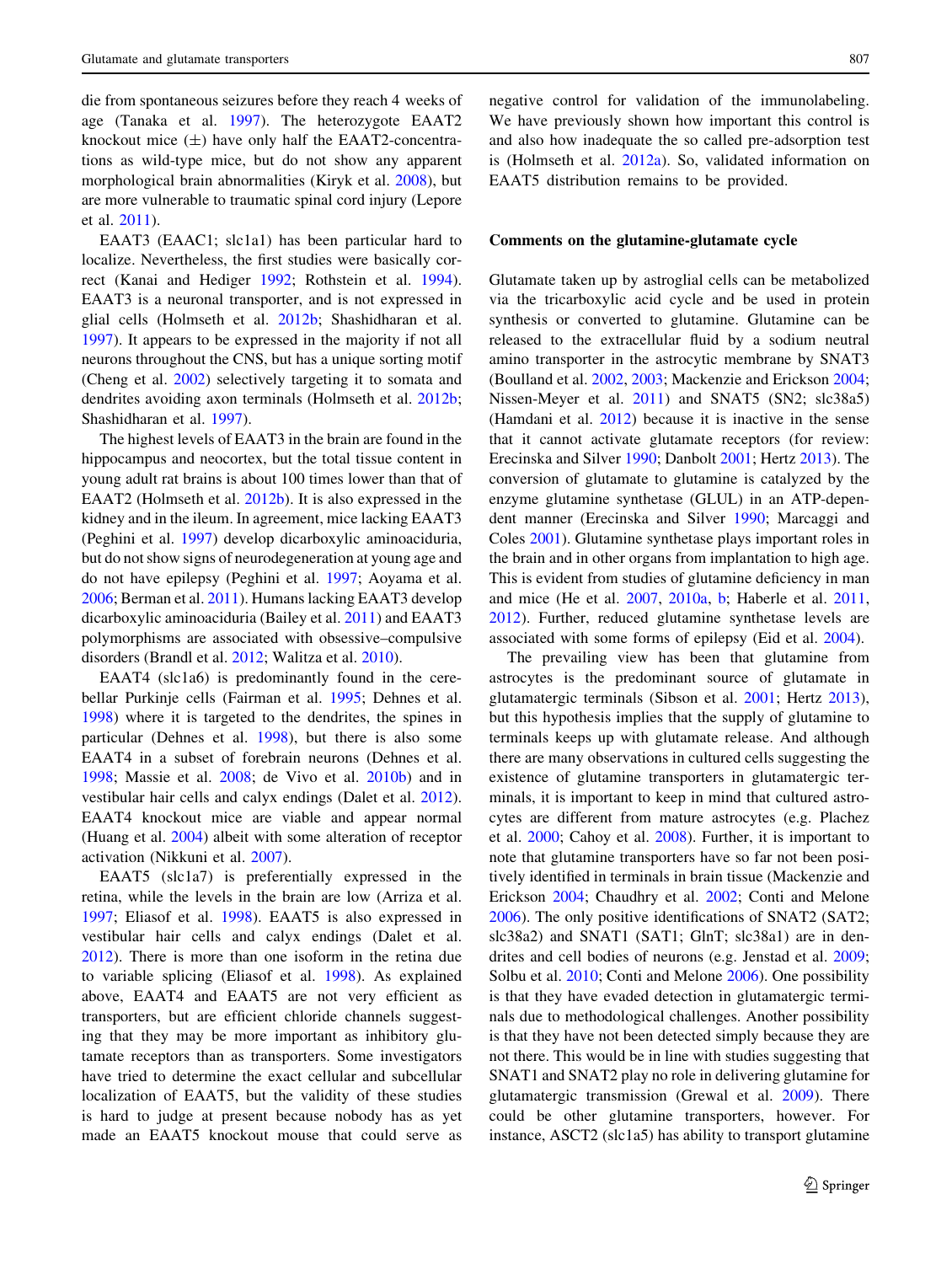<span id="page-9-0"></span>(Bröer et al.  $1999$ ), but is expressed at low levels in the mature brain (Utsunomiya-Tate et al. [1996;](#page-17-0) Bröer and Brookes [2001](#page-11-0)). There are also other potential candidates within the slc38-family. On the other hand, lack of significant glutamine uptake activities in terminals would be is in line with some old reports (e.g. Hertz et al. [1980;](#page-13-0) Yu and Hertz [1982](#page-18-0); McMahon and Nicholls [1990\)](#page-15-0). Another possibility is whether glutamate may be formed in a glutamine-independent manner (Hassel and Bråthe [2000;](#page-13-0) McKenna et al. [2000](#page-15-0)), but this is also debated. A third source is direct uptake by glutamate transporters in terminals themselves (Gundersen et al. [1993\)](#page-12-0). As explained above, there is EAAT2 in terminals and this uptake is highly active (Furness et al. [2008\)](#page-12-0). Another complicating factor is that nerve terminals in different brain regions may differ. While terminals in several forebrain regions (e.g. neocortex, hippocampus and striatum) have been shown to posses glutamate uptake activity (e.g. Gundersen et al. [1993\)](#page-12-0), this is more uncertain in the cerebellar cortex (e.g. Wilkin et al. [1982](#page-18-0)). In conclusion, the glutamine-glutamate cycle has been studied and debated for about 50 years and we still do not have the final answer!

# Glutamate transporters at the blood brain barrier

The nervous system isolates itself from blood by means of barriers (e.g. Abbott 2005; Alvarez et al. [2013\)](#page-10-0). This is important for a number of reasons. One of them is the fact that serum glutamate is typically in the range  $50-200 \mu m$ (Zlotnik et al.  $2011a$ , [b,](#page-18-0) [c](#page-18-0)) which is orders of magnitude higher than the concentrations that are toxic to neurons (Danbolt [2001\)](#page-11-0).

The blood–brain barrier is between blood and the interstitial fluid of the brain. It is in mammals formed by the endothelial cells after influence from brain cells. Another barrier is in the choroid plexus epithelium which secretes cerebrospinal fluid (CSF). These barriers are important both from a physiological point of view because they are essential for brain homeostasis, and from a pharmacological point of view because they prevent drugs from entering brain tissue (Deboer and Gaillard [2007](#page-11-0); Teichberg [2007\)](#page-17-0). The literature is extensive and full of conflicting reports. A full account is beyond the scope of this review. Here we only want to point out (Fig. [1\)](#page-6-0) that brain barrier endothelial cells do not express significant levels of EAAT1-3 (Lehre et al. [1995](#page-14-0); Berger and Hediger [2000](#page-10-0); Holmseth et al. [2009,](#page-13-0) [2012b\)](#page-13-0). There are, however, huge amounts of glutamate transporters in the astrocytic endfeet surrounding the blood vessels (Fig. [1](#page-6-0)). When isolating brain microvessels, the preparations are likely to be contaminated by endfeet and this may explain some of the data. Thus, it seems that no significant transport of

glutamate can occur through a normal and intact blood– brain barrier. In agreement, injection of radiolabeled glutamate and aspartate does not result in accumulation of radioactivity in the brain (Klin et al. [2010](#page-14-0)). On the other hand, there is an efflux mechanism for glutamate as bloodmediated scavenging is reported to reduce glutamate in the cerebrospinal fluid (Gottlieb et al. [2003\)](#page-12-0). There is some evidence that this may offer some protection (Zlotnik et al. [2008](#page-18-0); Teichberg et al. [2009](#page-17-0); Zlotnik et al. [2010](#page-18-0); Nagy et al. [2010](#page-15-0)). The mechanism, however, of release from the brain remains to be identified. This illustrates that brain water homeostasis and transport mechanisms between the blood and the extracellular fluid in brain are incompletely understood. Recent work from Nedergaard and co-workers may represent a leap in our understanding. They introduce the term ''glymphatics'' (Iliff et al. [2012;](#page-13-0) Nedergaard [2013\)](#page-15-0) to describe flow of fluid from the arachnoid space along blood vessels into brain tissue. This may reconcile a number of apparently conflicting reports. Perhaps this also will explain why the betaine-GABA transporter (BGT1; slc6a12; Zhou et al. [2012b](#page-18-0)) and the taurine transporting GABA transporter 2 (GAT2; slc6a13; Zhou et al. [2012a\)](#page-18-0) are expressed in the leptomeninges.

## Concluding remarks

As outlined above, substantial progress has been made over the last decades. But there are major gaps in our understanding of key processes. One example is transport of metabolites across the blood brain barrier. Another unknown is the uptake in glutamatergic nerve endings and the relevance of the glutamate-glutamine cycle for transmitter glutamate. A third topic is why the body needs several different glutamate transporters, and how they can be pharmacologically modulated.

Acknowledgments The authors thank Gunnar Lothe for help with Fig. [1.](#page-6-0) This work was supported by stimulation funds from the University of Oslo, by the Norwegian Research Council (FUGE II-183727-S10) and by private funds.

Open Access This article is distributed under the terms of the Creative Commons Attribution License which permits any use, distribution, and reproduction in any medium, provided the original author(s) and the source are credited.

#### References

Abbott NJ (2005) Dynamics of CNS barriers: evolution, differentiation, and modulation. Cell Mol Neurobiol 25:5–23

Aihara Y, Mashima H, Onda H, Hisano S, Kasuya H, Hori T, Yamada S, Tomura H, Yamada Y, Inoue I, Kojima I, Takeda J (2000) Molecular cloning of a novel brain-type  $Na<sup>+</sup>$ -dependent inorganic phosphate cotransporter. J Neurochem 74:2622–2625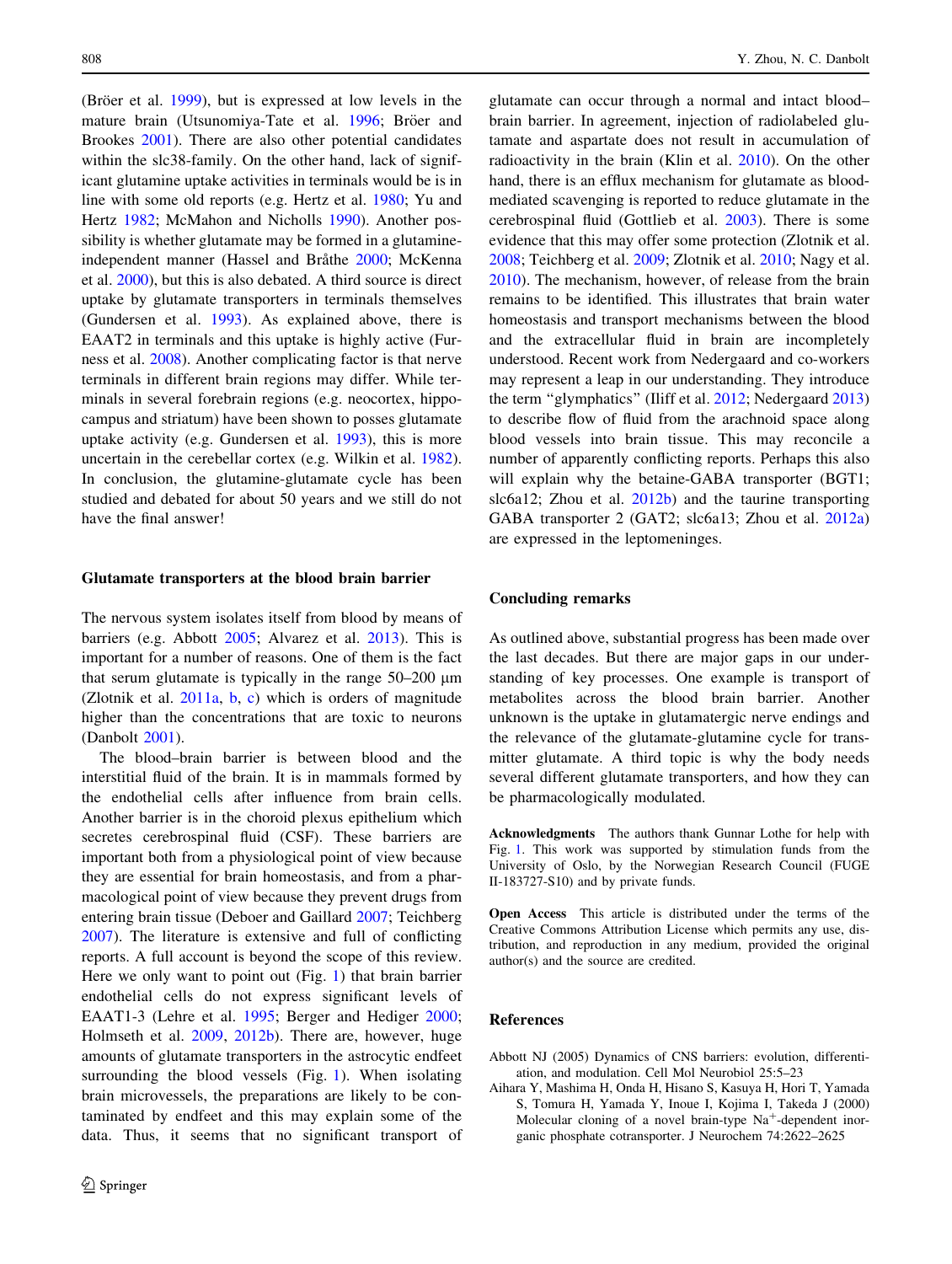- <span id="page-10-0"></span>Akbar MT, Torp R, Danbolt NC, Levy LM, Meldrum BS, Ottersen OP (1997) Expression of glial glutamate transporters GLT-1 and GLAST is unchanged in the hippocampus in fully kindled rats. Neuroscience 78:351–359
- Alvarez JI, Katayama T, Prat A (2013) Glial influence on the blood brain barrier. Glia 61:1939–1958. doi:[10.1002/glia.22575](http://dx.doi.org/10.1002/glia.22575)
- Amiry-Moghaddam M, Ottersen OP (2013) Immunogold cytochemistry in neuroscience. Nat Neurosci 16:798–804. doi:[10.1038/nn.3418](http://dx.doi.org/10.1038/nn.3418)
- Aoyama K, Suh SW, Hamby AM, Liu J, Chan WY, Chen Y, Swanson RA (2006) Neuronal glutathione deficiency and age-dependent neurodegeneration in the EAAC1 deficient mouse. Nat Neurosci 9:119–126. doi[:10.1038/nn1609](http://dx.doi.org/10.1038/nn1609)
- Arriza JL, Kavanaugh MP, Fairman WA, Wu YN, Murdoch GH, North RA, Amara SG (1993) Cloning and expression of a human neutral amino acid transporter with structural similarity to the glutamate transporter gene family. J Biol Chem 268:15329–15332
- Arriza JL, Fairman WA, Wadiche JI, Murdoch GH, Kavanaugh MP, Amara SG (1994) Functional comparisons of three glutamate transporter subtypes cloned from human motor cortex. J Neurosci 14:5559–5569
- Arriza JL, Eliasof S, Kavanaugh MP, Amara SG (1997) Excitatory amino acid transporter 5, a retinal glutamate transporter coupled to a chloride conductance. Proc Natl Acad Sci USA 94:4155–4160
- Bailey CG, Ryan RM, Thoeng AD, Ng C, King K, Vanslambrouck JM, Auray-Blais C, Vandenberg RJ, Bröer S, Rasko JE, Weinstein N, Hodgins HS, Ryan RM (2011) Loss-of-function mutations in the glutamate transporter SLC1A1 cause human dicarboxylic aminoaciduria. J Clin Invest 121:446–453. doi:[10.](http://dx.doi.org/10.1172/JCI44474) [1172/JCI44474](http://dx.doi.org/10.1172/JCI44474)
- Baker DA, Xi ZX, Shen H, Swanson CJ, Kalivas PW (2002) The origin and neuronal function of in vivo nonsynaptic glutamate. J Neurosci 22:9134–9141
- Balcar VJ, Johnston GA (1972) The structural specificity of the high affinity uptake of L-glutamate and L-aspartate by rat brain slices. J Neurochem 19:2657–2666
- Balcar VJ, Johnston GA (1975) High affinity uptake of L-glutamine in rat brain slices. J Neurochem 24:875–879
- Balcar VJ, Li Y (1992) Heterogeneity of high affinity uptake of Lglutamate and L-aspartate in the mammalian central nervous system. Life Sci 51:1467–1478
- Bannai S (1986) Exchange of cystine and glutamate across plasma membrane of human fibroblasts. J Biol Chem 261:2256–2263
- Barbour B, Szatkowski M, Ingledew N, Attwell D (1989) Arachidonic acid induces a prolonged inhibition of glutamate uptake into glial cells. Nature 342:918–920. doi[:10.1038/342918a0](http://dx.doi.org/10.1038/342918a0)
- Beart PM (1976) The autoradiographic localization of  $L$ - $[3H]$ glutamate in synaptosomal preparations. Brain Res 103:350–355
- Beckstrøm H, Julsrud L, Haugeto Ø, Dewar D, Graham DI, Lehre KP, Storm-Mathisen J, Danbolt NC (1999) Interindividual differences in the levels of the glutamate transporters GLAST and GLT, but no clear correlation with Alzheimer's disease. J Neurosci Res 55:218–229
- Bellocchio EE, Hu H, Pohorille A, Chan J, Pickel VM, Edwards RH (1998) The localization of the brain-specific inorganic phosphate transporter suggests a specific presynaptic role in glutamatergic transmission. J Neurosci 18:8648–8659
- Bellocchio EE, Reimer RJ, Fremeau RT Jr, Edwards RH (2000) Uptake of glutamate into synaptic vesicles by an inorganic phosphate transporter. Science 289:957–960
- Berger UV, Hediger MA (1998) Comparative analysis of glutamate transporter expression in rat brain using differential double in situ hybridization. Anat Embryol (Berl) 198:13–30
- Berger UV, Hediger MA (2000) Distribution of the glutamate transporters GLAST and GLT-1 in rat circumventricular organs, meninges and dorsal root ganglia. J Comp Neurol 421:385–399
- Berger UV, Hediger MA (2001) Differential distribution of the glutamate transporters GLT-1 and GLAST in tanycytes of the third ventricle. J Comp Neurol 433:101–114
- Berger UV, Desilva TM, Chen WZ, Rosenberg PA (2005) Cellular and subcellular mRNA localization of glutamate transporter isoforms GLT1a and GLT1b in rat brain by in situ hybridization. J Comp Neurol 492:78–89. doi:[10.1002/cne.20737](http://dx.doi.org/10.1002/cne.20737)
- Bergles DE, Jahr CE (1997) Synaptic activation of glutamate transporters in hippocampal astrocytes. Neuron 19:1297–1308
- Bergles DE, Diamond JS, Jahr CE (1999) Clearance of glutamate inside the synapse and beyond. Curr Opin Neurobiol 9:293–298
- Bergles DE, Roberts JD, Somogyi P, Jahr CE (2000) Glutamatergic synapses on oligodendrocyte precursor cells in the hippocampus. Nature 405:187–191. doi[:10.1038/35012083](http://dx.doi.org/10.1038/35012083)
- Bergles DE, Tzingounis AV, Jahr CE (2002) Comparison of coupled and uncoupled currents during glutamate uptake by GLT-1 transporters. J Neurosci 22:10153–10162
- Berl S, Lajtha A, Waelsch H (1961) Amino acid and protein metabolism. VI. Cerebral compartments of glutamic acid metabolism. J Neurochem 7:186–197
- Berl S, Takagaki G, Clarke DD, Waelsch H (1962) Metabolic compartments in vivo: ammonia and glutamic acid metabolism in brain and liver. J Biol Chem 237:2562–2569
- Berman AE, Chan WY, Brennan AM, Reyes RC, Adler BL, Suh SW, Kauppinen TM, Edling Y, Swanson RA (2011) N-acetylcysteine prevents loss of dopaminergic neurons in the  $EAACl(-/-)$ mouse. Ann Neurol 69:509–520. doi:[10.1002/ana.22162](http://dx.doi.org/10.1002/ana.22162)
- Berry JD, Shefner JM, Conwit R, Schoenfeld D, Keroack M, Felsenstein D, Krivickas L, David WS, Vriesendorp F, Pestronk A et al (2013) Design and initial results of a multi-phase randomized trial of ceftriaxone in amyotrophic lateral sclerosis. PLoS One 8:e61177. doi[:10.1371/journal.pone.0061177](http://dx.doi.org/10.1371/journal.pone.0061177)
- Bezzi P, Gundersen V, Galbete JL, Seifert G, Steinhauser C, Pilati E, Volterra A (2004) Astrocytes contain a vesicular compartment that is competent for regulated exocytosis of glutamate. Nat Neurosci 7:613–620
- Bjørås M, Gjesdal O, Erickson JD, Torp R, Levy LM, Ottersen OP, Degree M, Storm-Mathisen J, Seeberg E, Danbolt NC (1996) Cloning and expression of a neuronal rat brain glutamate transporter. Brain Res Mol Brain Res 36:163–168
- Bjørnsen LP, Eid T, Holmseth S, Danbolt NC, Spencer DD, de Lanerolle NC (2007) Changes in glial glutamate transporters in human epileptogenic hippocampus: inadequate explanation for high extracellular glutamate during seizures. Neurobiol Dis 25:319–330
- Bonaccorso C, Micale N, Ettari R, Grasso S, Zappala M (2011) Glutamate binding-site ligands of NMDA receptors. Curr Med Chem 18:5483–5506
- Boulland JL, Osen KK, Levy LM, Danbolt NC, Edwards RH, Storm-Mathisen J, Chaudhry FA (2002) Cell-specific expression of the glutamine transporter SN1 suggests differences in dependence on the glutamine cycle. Eur J Neurosci 15:1615–1631
- Boulland JL, Rafiki A, Levy LM, Storm-Mathisen J, Chaudhry FA (2003) Highly differential expression of SN1, a bidirectional glutamine transporter, in astroglia and endothelium in the developing rat brain. Glia 41:260–275
- Brandl EJ, Muller DJ, Richter MA (2012) Pharmacogenetics of obsessive-compulsive disorders. Pharmacogenomics 13:71–81. doi[:10.2217/pgs.11.133](http://dx.doi.org/10.2217/pgs.11.133)
- Bräuner-Osborne H, Nielsen B, Stensbol TB, Johansen TN, Skjaerbaek N, Krogsgaard-Larsen P (1997) Molecular pharmacology of 4-substituted glutamic acid analogues at ionotropic and metabotropic excitatory amino acid receptors. Eur J Pharmacol 335:R1–R3
- Bridges RJ, Esslinger CS (2005) The excitatory amino acid transporters: pharmacological insights on substrate and inhibitor specificity of the EAAT subtypes. Pharmacol Ther 107:271–285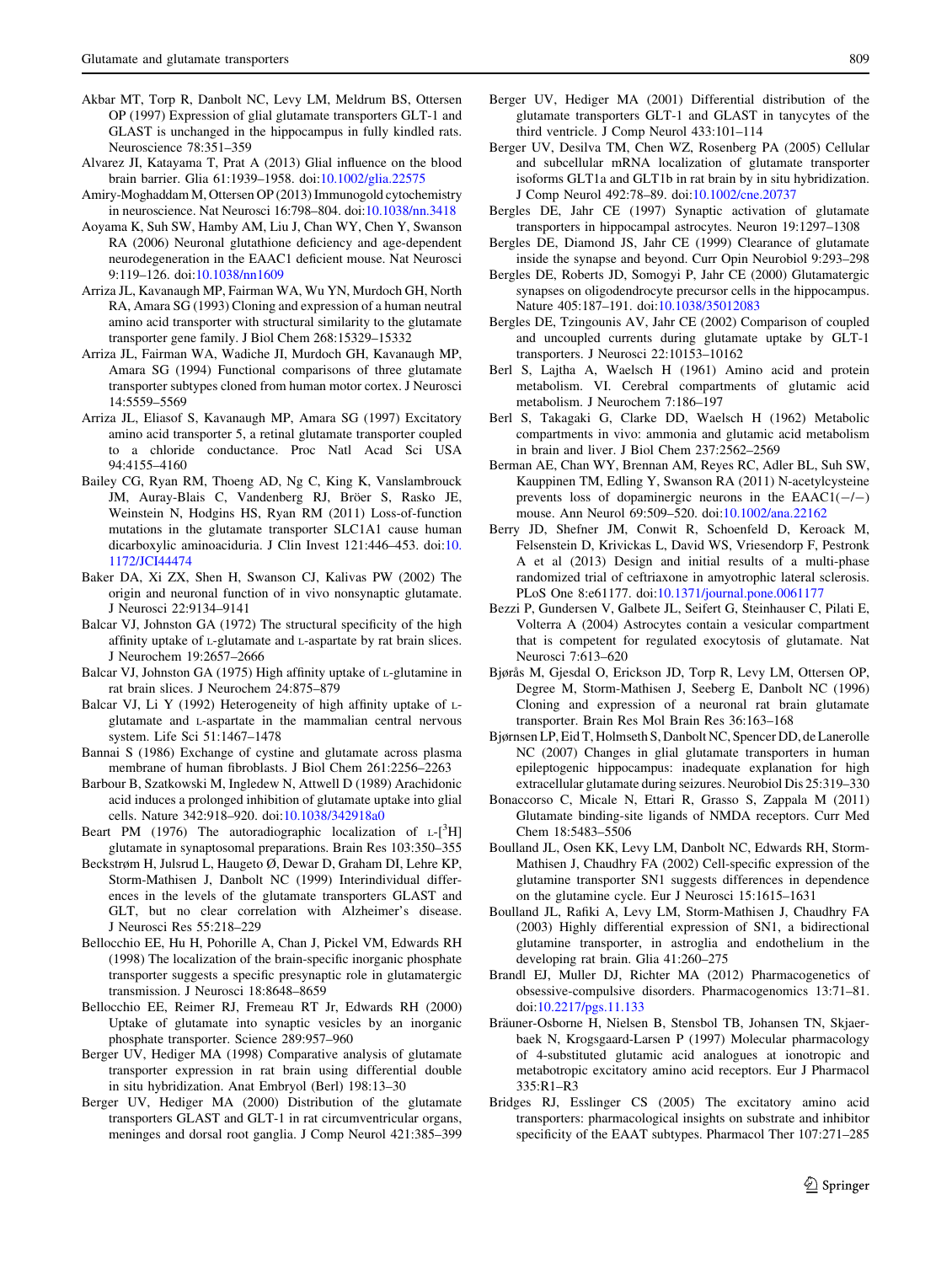- <span id="page-11-0"></span>Bridges RJ, Stanley MS, Anderson MW, Cotman CW, Chamberlin AR (1991) Conformationally defined neurotransmitter analogues. Selective inhibition of glutamate uptake by one pyrrolidine-2,4-dicarboxylate diastereomer. J Med Chem 34:717–725
- Bridges RJ, Kavanaugh MP, Chamberlin AR (1999) A pharmacological review of competitive inhibitors and substrates of highaffinity, sodium-dependent glutamate transport in the central nervous system. Curr Pharm Des 5:363–379
- Bridges R, Lutgen V, Lobner D, Baker DA (2012a) Thinking outside the cleft to understand synaptic activity: contribution of the cystine-glutamate antiporter (System xc-) to normal and pathological glutamatergic signaling. Pharmacol Rev 64:780–802. doi[:10.1124/pr.110.003889](http://dx.doi.org/10.1124/pr.110.003889)
- Bridges RJ, Natale NR, Patel SA (2012b) System  $xc^-$  cystine/ glutamate antiporter: an update on molecular pharmacology and roles within the CNS. Br J Pharmacol 165:20–34
- Bröer S (2008) Amino acid transport across mammalian intestinal and renal epithelia. Physiol Rev 88:249–286. doi[:10.1152/physrev.0](http://dx.doi.org/10.1152/physrev.0) 0018.2006
- Bröer S, Brookes N (2001) Transfer of glutamine between astrocytes and neurons. J Neurochem 77:705–719
- Bröer S, Palacin M (2011) The role of amino acid transporters in inherited and acquired diseases. Biochem J 436:193–211. doi:[10.](http://dx.doi.org/10.1042/BJ20101912) [1042/BJ20101912](http://dx.doi.org/10.1042/BJ20101912)
- Bröer A, Brookes N, Ganapathy V, Dimmer KS, Wagner CA, Lang F, Bröer S (1999) The astroglial ASCT2 amino acid transporter as a mediator of glutamine efflux. J Neurochem 73:2184–2194
- Broman J, Hassel B, Rinvik E, Ottersen OP (2000) Biochemistry and anatomy of transmitter glutamate. In: Handbook of chemical neuroanatomy, vol 18. Elsevier, Amsterdam, pp 1–44
- Cahoy JD, Emery B, Kaushal A, Foo LC, Zamanian JL, Christopherson KS, Xing Y, Lubischer JL, Krieg PA, Krupenko SA, Thompson WJ, Barres BA (2008) A transcriptome database for astrocytes, neurons, and oligodendrocytes: a new resource for understanding brain development and function. J Neurosci 28:264–278. doi:[10.1523/JNEUROSCI.4178-07.2008](http://dx.doi.org/10.1523/JNEUROSCI.4178-07.2008)
- Casado M, Bendahan A, Zafra F, Danbolt NC, Aragón C, Giménez C, Kanner BI (1993) Phosphorylation and modulation of brain glutamate transporters by protein kinase C. J Biol Chem 268:27313–27317
- Chaudhry FA, Lehre KP, Campagne MV, Ottersen OP, Danbolt NC, Storm-Mathisen J (1995) Glutamate transporters in glial plasma membranes: highly differentiated localizations revealed by quantitative ultrastructural immunocytochemistry. Neuron 15:711–720
- Chaudhry FA, Reimer RJ, Edwards RH (2002) The glutamine commute: take the N line and transfer to the A. J Cell Biol 157:349–355
- Chen W, Mahadomrongkul V, Berger UV, Bassan M, DeSilva T, Tanaka K, Irwin N, Aoki C, Rosenberg PA (2004) The glutamate transporter GLT1a is expressed in excitatory axon terminals of mature hippocampal neurons. J Neurosci 24:1136–1148. doi:[10.](http://dx.doi.org/10.1523/JNEUROSCI.1586-03.2004) [1523/JNEUROSCI.1586-03.2004](http://dx.doi.org/10.1523/JNEUROSCI.1586-03.2004)
- Cheng C, Glover G, Banker G, Amara SG (2002) A novel sorting motif in the glutamate transporter excitatory amino acid transporter 3 directs its targeting in Madin-Darby canine kidney cells and hippocampal neurons. J Neurosci 22:10643–10652
- Colton CK, Kong Q, Lai L, Zhu MX, Seyb KI, Cuny GD, Xian J, Glicksman MA, Lin C-LG (2010) Identification of translational activators of glial glutamate transporter EAAT2 through cellbased high-throughput screening: an approach to prevent excitotoxicity. J Biomol Screen 15:653–662
- Conrad M, Sato H (2012) The oxidative stress-inducible cystine/ glutamate antiporter, system xc-: cystine supplier and beyond. Amino Acids 42:231–246
- Conti F, Melone M (2006) The glutamine commute: lost in the tube? Neurochem Int 48:459–464. doi[:10.1016/j.neuint.2005.11.016](http://dx.doi.org/10.1016/j.neuint.2005.11.016)
- Conti F, Barbaresi P, Melone M, Ducati A (1999) Neuronal and glial localization of NR1 and NR2a/b subunits of the NMDA receptor in the human cerebral cortex. Cereb Cortex 9:110–120
- Curtis DR, Phillis JW, Watkins JC (1959) Chemical excitation of spinal neurons. Nature 183:611
- Curtis DR, Phillis JW, Watkins JC (1960) The chemical excitation of spinal neurons by certain acidic amino acids. J Physiol 150:656–682
- Dalet A, Bonsacquet J, Gaboyard-Niay S, Calin-Jageman I, Chidavaenzi RL, Venteo S, Desmadryl G, Goldberg JM, Lysakowski A, Chabbert C (2012) Glutamate transporters EAAT4 and EAAT5 are expressed in vestibular hair cells and calyx endings. PLoS One 7:e46261. doi[:10.1371/journal.pone.0046261](http://dx.doi.org/10.1371/journal.pone.0046261)
- Danbolt NC (1994) The high affinity uptake system for excitatory amino acids in the brain. Prog Neurobiol 44:377–396
- Danbolt NC (2001) Glutamate uptake. Prog Neurobiol 65:1–105
- Danbolt NC, Storm-Mathisen J (1986a) Na<sup>+</sup>-dependent "binding" of D-aspartate in brain membranes is largely due to uptake into membrane-bounded saccules. J Neurochem 47:819–824
- Danbolt NC, Storm-Mathisen J (1986b) Inhibition by  $K^+$  of Na<sup>+</sup>dependent D-aspartate uptake into brain membrane saccules. J Neurochem 47:825–830
- Danbolt NC, Pines G, Kanner BI (1990) Purification and reconstitution of the sodium- and potassium-coupled glutamate transport glycoprotein from rat brain. Biochemistry 29:6734–6740
- Danbolt NC, Storm-Mathisen J, Kanner BI (1992) An  $[Na^+ + K^+]$ coupled L-glutamate transporter purified from rat brain is located in glial cell processes. Neuroscience 51:295–310
- Danbolt C, Hansen TWR, Øyasaeter S, Storm-Mathisen J, Bratlid D (1993) In vitro binding of  $[^{3}H]$ bilirubin to neurons in rat brain sections. Biol Neonate 63:35–39
- Danbolt NC, Lehre KP, Dehnes Y, Chaudhry FA, Levy LM (1998) Localization of transporters using transporter-specific antibodies. Methods Enzymol 296:388–407
- Davies LP, Johnston GA (1976) Uptake and release of D- and L-aspartate by rat brain slices. J Neurochem 26:1007–1014
- De Bundel D, Schallier A, Loyens E, Fernando R, Miyashita H, Van Liefferinge J, Vermoesen K, Bannai S, Sato H, Michotte Y, Smolders I, Massie A (2011) Loss of system  $x(c)^{-}$  formula does not induce oxidative stress but decreases extracellular glutamate in hippocampus and influences spatial working memory and limbic seizure susceptibility. J Neurosci 31:5792–5803
- de Vivo L, Melone M, Bucci G, Rothstein JD, Conti F (2010a) Quantitative analysis of EAAT4 promoter activity in neurons and astrocytes of mouse somatic sensory cortex. Neurosci Lett 474:42–45. doi:[10.1016/j.neulet.2010.03.003](http://dx.doi.org/10.1016/j.neulet.2010.03.003)
- de Vivo L, Melone M, Rothstein JD, Conti F (2010b) GLT-1 Promoter Activity in Astrocytes and Neurons of Mouse Hippocampus and Somatic Sensory Cortex. Front Neuroanat 3:31. doi[:10.3389/neuro.05.031.2009](http://dx.doi.org/10.3389/neuro.05.031.2009)
- de Vries B, Mamsa H, Stam AH, Wan J, Bakker SL, Vanmolkot KR, Haan J, Terwindt GM, Boon EM, Howard BD, Frants RR, Baloh RW, Ferrari MD, Jen JC, van den Maagdenberg AM (2009) Episodic ataxia associated with EAAT1 mutation C186S affecting glutamate reuptake. Arch Neurol 66:97–101. doi[:10.1001/](http://dx.doi.org/10.1001/archneurol.2008.535) [archneurol.2008.535](http://dx.doi.org/10.1001/archneurol.2008.535)
- Deboer AG, Gaillard PJ (2007) Drug targeting to the brain. Annu Rev Pharmacol Toxicol 47:323–355
- Dehnes Y, Chaudhry FA, Ullensvang K, Lehre KP, Storm-Mathisen J, Danbolt NC (1998) The glutamate transporter EAAT4 in rat cerebellar Purkinje cells: a glutamate- gated chloride channel concentrated near the synapse in parts of the dendritic membrane facing astroglia. J Neurosci 18:3606–3619
- del Arco A, Satrustegui J (1998) Molecular cloning of Aralar, a new member of the mitochondrial carrier superfamily that binds calcium and is present in human muscle and brain. J Biol Chem 273:23327–23334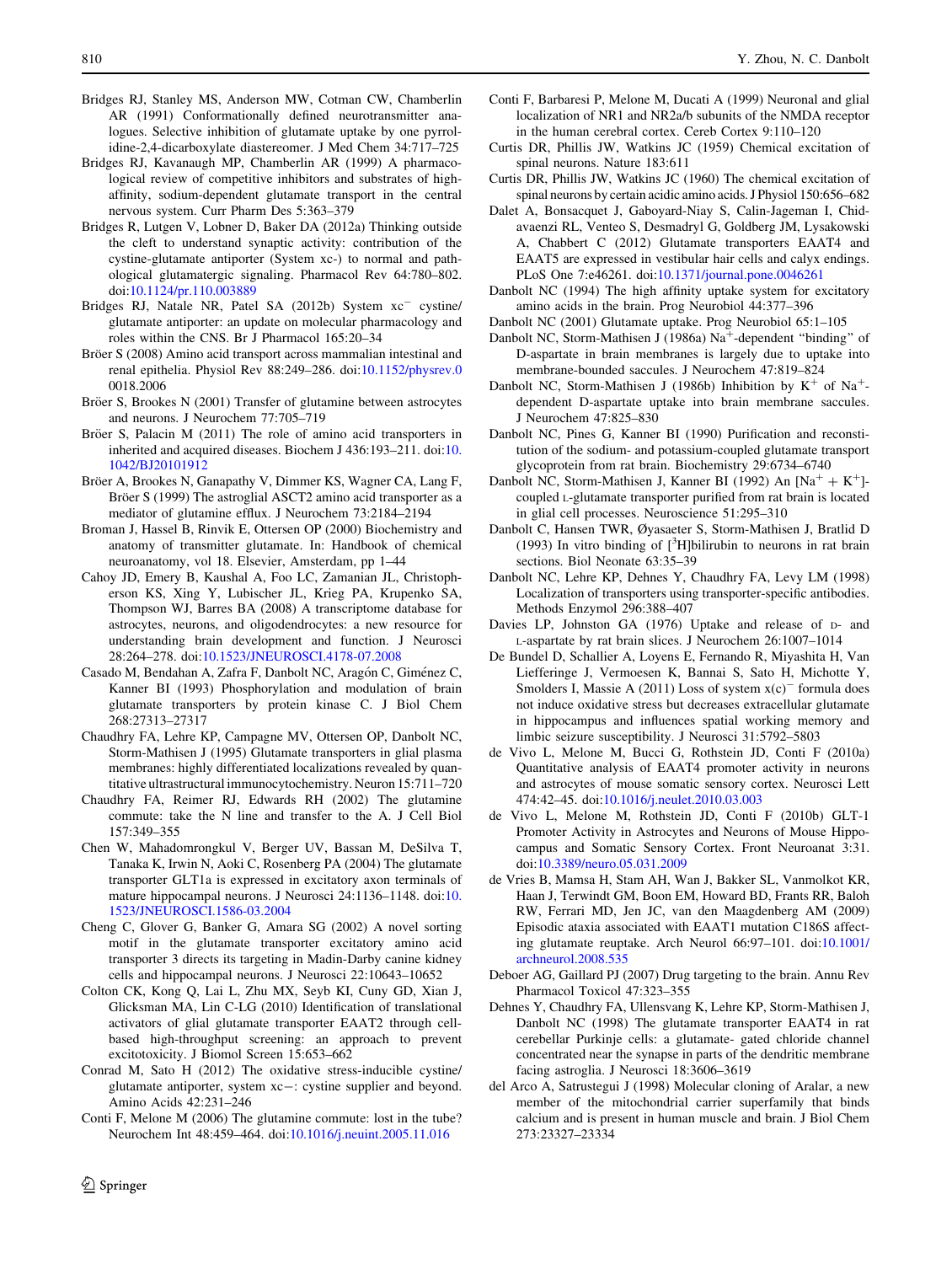- <span id="page-12-0"></span>Dringen R (2000) Metabolism and functions of glutathione in brain. Prog Neurobiol 62:649–671
- Eid T, Thomas MJ, Spencer DD, Rundenpran E, Lai JCK, Malthankar GV, Kim JH, Danbolt NC, Ottersen OP, Delanerolle NC (2004) Loss of glutamine synthetase in the human epileptogenic hippocampus: possible mechanism for raised extracellular glutamate in mesial temporal lobe epilepsy. Lancet 363:28–37
- El Mestikawy S, Wallen-Mackenzie A, Fortin GM, Descarries L, Trudeau L-E (2011) From glutamate co-release to vesicular synergy: vesicular glutamate transporters. Nat Rev Neurosci 12:204–216
- Eliasof S, Arriza JL, Leighton BH, Amara SG, Kavanaugh MP (1998) Localization and function of five glutamate transporters cloned from the salamander retina. Vis Res 38:1443–1454
- Erecinska M, Silver IA (1990) Metabolism and role of glutamate in mammalian brain. Prog Neurobiol 35:245–296
- Euler T, Wassle H (1995) Immunocytochemical identification of cone bipolar cells in the rat retina. J Comp Neurol 361:461–478. doi[:10.1002/cne.903610310](http://dx.doi.org/10.1002/cne.903610310)
- Fairman WA, Vandenberg RJ, Arriza JL, Kavanaugh MP, Amara SG (1995) An excitatory amino-acid transporter with properties of a ligand-gated chloride channel. Nature 375:599–603. doi:[10.](http://dx.doi.org/10.1038/375599a0) [1038/375599a0](http://dx.doi.org/10.1038/375599a0)
- Fairman WA, Sonders MS, Murdoch GH, Amara SG (1998) Arachidonic acid elicits a substrate-gated proton current associated with the glutamate transporter EAAT4. Nat Neurosci 1:105–113. doi[:10.1038/355](http://dx.doi.org/10.1038/355)
- Ferkany J, Coyle JT (1986) Heterogeneity of sodium-dependent excitatory amino acid uptake mechanisms in rat brain. J Neurosci Res 16:491–503. doi[:10.1002/jnr.490160305](http://dx.doi.org/10.1002/jnr.490160305)
- Fiermonte G, Palmieri L, Todisco S, Agrimi G, Palmieri F, Walker JE (2002) Identification of the mitochondrial glutamate transporter: bacterial expression, reconstitution, functional characterization, and tissue distribution of two human isoforms. J Biol Chem 277:19289–19294
- Fletcher EJ, Johnston GA (1991) Regional heterogeneity of Lglutamate and L-aspartate high-affinity uptake systems in the rat CNS. J Neurochem 57:911–914
- Fonnum F (1984) Glutamate: a neurotransmitter in mammalian brain. J Neurochem 42:1–11
- Fontana AC, Beleboni RO, Wojewodzic MW, Dos SWF, Coutinho-Netto J, Grutle NJ, Watts SD, Danbolt NC, Amara SG (2007) Enhancing glutamate transport: mechanism of action of Parawixin1, a neuroprotective compound from Parawixia bistriata spider venom. Mol Pharmacol 72:1228–1237. doi:[10.1124/mol.107.037127](http://dx.doi.org/10.1124/mol.107.037127)
- Forsythe ID, Barnes-Davies M (1997) Synaptic transmission: wellplaced modulators. Curr Biol 7:R362–R365
- Furness DN, Lehre KP (1997) Immunocytochemical localization of a high-affinity glutamate-aspartate transporter, GLAST, in the rat and guinea-pig cochlea. Eur J Neurosci 9:1961–1969
- Furness DN, Dehnes Y, Akhtar AQ, Rossi DJ, Hamann M, Grutle NJ, Gundersen V, Holmseth S, Lehre KP, Ullensvang K, Wojewodzic M, Zhou Y, Attwell D, Danbolt NC (2008) A quantitative assessment of glutamate uptake into hippocampal synaptic terminals and astrocytes: new insights into a neuronal role for excitatory amino acid transporter 2 (EAAT2). Neuroscience 157:80–94. doi[:10.1016/j.neuroscience.2008.08.043](http://dx.doi.org/10.1016/j.neuroscience.2008.08.043)
- Furuta A, Rothstein JD, Martin LJ (1997) Glutamate transporter protein subtypes are expressed differentially during rat CNS development. J Neurosci 17:8363–8375
- Gameiro A, Braams S, Rauen T, Grewer C (2011) The discovery of slowness: low-capacity transport and slow anion channel gating by the glutamate transporter EAAT5. Biophys J 100:2623–2632. doi[:10.1016/j.bpj.2011.04.034](http://dx.doi.org/10.1016/j.bpj.2011.04.034)
- Gegelashvili G, Civenni G, Racagni G, Danbolt NC, Schousboe I, Schousboe A (1996) Glutamate receptor agonists up-regulate

glutamate transporter GLAST in astrocytes. Neuroreport 8:261–265

- Gegelashvili G, Danbolt NC, Schousboe A (1997) Neuronal soluble factors differentially regulate the expression of the GLT1 and GLAST glutamate transporters in cultured astroglia. J Neurochem 69:2612–2615
- Gegelashvili G, Dehnes Y, Danbolt NC, Schousboe A (2000) The high-affinity glutamate transporters GLT1, GLAST and EAAT4 are regulated via different signalling mechanisms. Neurochem Int 37:163–170
- Gegelashvili G, Robinson MB, Trotti D, Rauen T (2001) Regulation of glutamate transporters in health and disease. Prog Brain Res 132:267–286. doi[:10.1016/S0079-6123\(01\)32082-4](http://dx.doi.org/10.1016/S0079-6123(01)32082-4)
- Ginsberg SD, Martin LJ, Rothstein JD (1995) Regional deafferentation down-regulates subtypes of glutamate transporter proteins. J Neurochem 65:2800–2803
- Gonda X (2012) Basic pharmacology of NMDA receptors. Curr Pharm Des 18:1558–1567
- Gonzales AL, Lee W, Spencer SR, Oropeza RA, Chapman JV, Ku JY, Eskandari S (2007) Turnover rate of the gamma-aminobutyric acid transporter GAT1. J Membr Biol 220:33–51
- Gonzalez MI, Robinson MB (2004) Neurotransmitter transporters: why dance with so many partners? Curr Opin Pharmacol 4:30–35
- Gottlieb M, Wang Y, Teichberg VI (2003) Blood-mediated scavenging of cerebrospinal fluid glutamate. J Neurochem 87:119–126
- Gouaux E (2009) Review. The molecular logic of sodium-coupled neurotransmitter transporters. Philos Trans R Soc Lond B Biol Sci 364:149–154. doi:[10.1098/rstb](http://dx.doi.org/10.1098/rstb) 2008.0181
- Gregory KJ, Noetzel MJ, Niswender CM (2013) Pharmacology of metabotropic glutamate receptor allosteric modulators: structural basis and therapeutic potential for CNS disorders. Prog Mol Biol Transl Sci 115:61–121. doi:[10.1016/B978-0-12-394587-7.00002-6](http://dx.doi.org/10.1016/B978-0-12-394587-7.00002-6)
- Grewal S, Defamie N, Zhang X, De Gois S, Shawki A, Mackenzie B, Chen C, Varoqui H, Erickson JD (2009) SNAT2 amino acid transporter is regulated by amino acids of the SLC6 gammaaminobutyric acid transporter subfamily in neocortical neurons and may play no role in delivering glutamine for glutamatergic transmission. J Biol Chem 284:11224–11236
- Grewer C, Rauen T (2005) Electrogenic glutamate transporters in the CNS: molecular mechanism, pre-steady-state kinetics, and their impact on synaptic signaling. J Membr Biol 203:1–20. doi:[10.](http://dx.doi.org/10.1007/s00232-004-0731-6) [1007/s00232-004-0731-6](http://dx.doi.org/10.1007/s00232-004-0731-6)
- Gundersen V, Danbolt NC, Ottersen OP, Storm-Mathisen J (1993) Demonstration of glutamate/aspartate uptake activity in nerve endings by use of antibodies recognizing exogenous D-aspartate. Neuroscience 57:97–111
- Haberle J, Shahbeck N, Ibrahim K, Hoffmann GF, Ben-Omran T (2011) Natural course of glutamine synthetase deficiency in a 3 year old patient. Mol Genet Metab 103:89–91
- Haberle J, Shahbeck N, Ibrahim K, Schmitt B, Scheer I, O'Gorman R, Chaudhry FA, Ben-Omran T (2012) Glutamine supplementation in a child with inherited GS deficiency improves the clinical status and partially corrects the peripheral and central amino acid imbalance. Orphanet J Rare Dis 7:48. doi:[10.1186/1750-1172-7-](http://dx.doi.org/10.1186/1750-1172-7-48) [48](http://dx.doi.org/10.1186/1750-1172-7-48)
- Hakuba N, Koga K, Gyo K, Usami SI, Tanaka K (2000) Exacerbation of noise-induced hearing loss in mice lacking the glutamate transporter GLAST. J Neurosci 20:8750–8753
- Hamdani EH, Gudbrandsen M, Bjorkmo M, Chaudhry FA (2012) The system N transporter SN2 doubles as a transmitter precursor furnisher and a potential regulator of NMDA receptors. Glia 60:1671–1683
- Hamilton NB, Attwell D (2010) Do astrocytes really exocytose neurotransmitters? Nat Rev Neurosci 11:227–238. doi[:10.1038/](http://dx.doi.org/10.1038/nrn2803) [nrn2803](http://dx.doi.org/10.1038/nrn2803)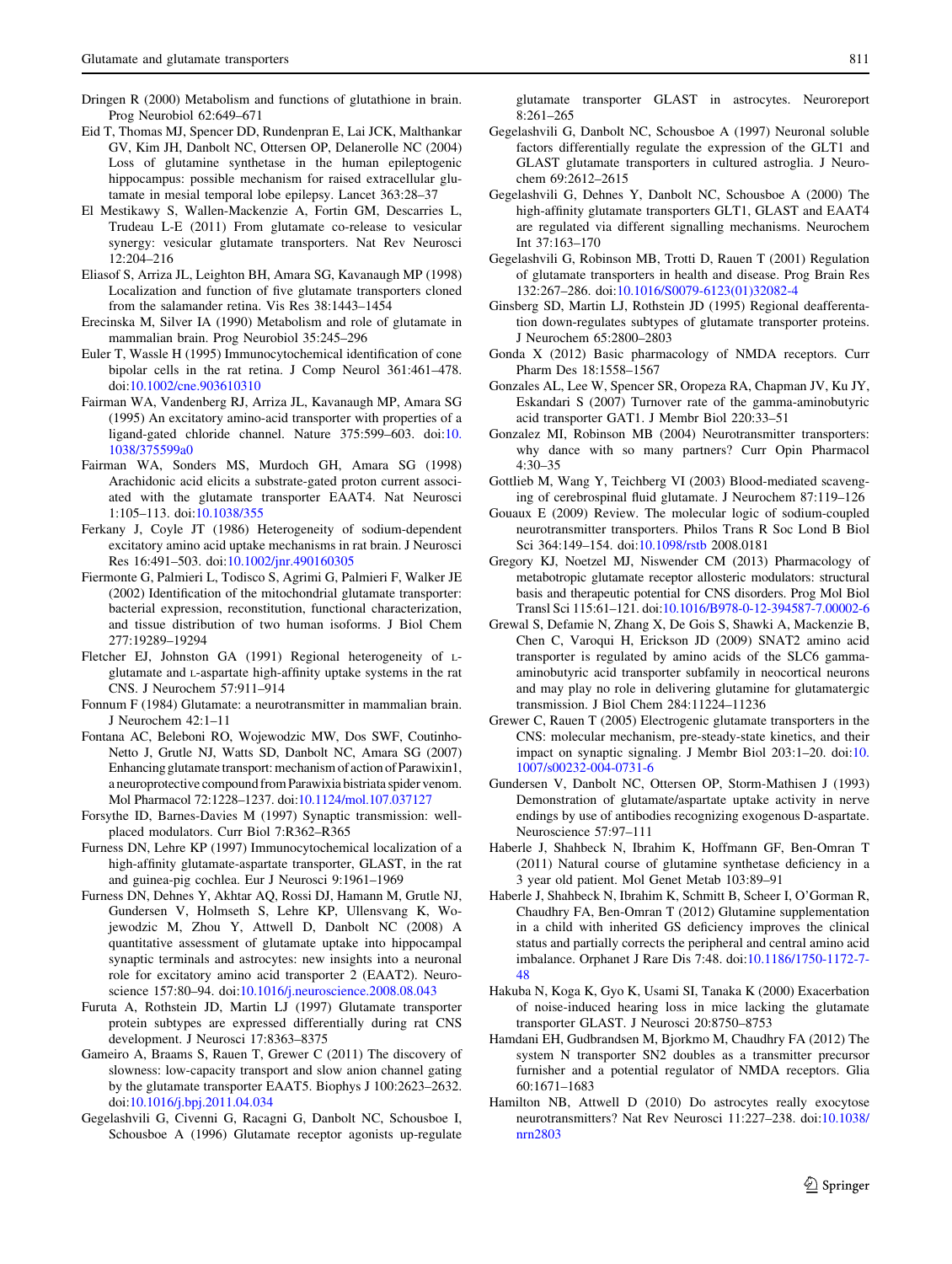- <span id="page-13-0"></span>Harada T, Harada C, Watanabe M, Inoue Y, Sakagawa T, Nakayama N, Sasaki S, Okuyama S, Watase K, Wada K, Tanaka K (1998) Functions of the two glutamate transporters GLAST and GLT-1 in the retina. Proc Natl Acad Sci USA 95:4663–4666
- Hassel B, Bråthe A (2000) Neuronal pyruvate carboxylation supports formation of transmitter glutamate. J Neurosci 20:1342–1347
- Haugeto Ø, Ullensvang K, Levy LM, Chaudhry FA, Honoré T, Nielsen M, Lehre KP, Danbolt NC (1996) Brain glutamate transporter proteins form homomultimers. J Biol Chem 271:27715–27722
- Hayashi T (1954) Effects of sodium glutamate on the nervous system. Keio J Med 3:183–192
- He Y, Hakvoort TB, Vermeulen JL, Lamers WH, Van Roon MA (2007) Glutamine synthetase is essential in early mouse embryogenesis. Dev Dyn 236:1865–1875
- He Y, Hakvoort TB, Kohler SE, Vermeulen JL, de Waart DR, de Theije C, ten Have GA, van Eijk HM, Kunne C, Labruyere WT, Houten SM, Sokolovic M, Ruijter JM, Deutz NE, Lamers WH (2010a) Glutamine synthetase in muscle is required for glutamine production during fasting and extrahepatic ammonia detoxification. J Biol Chem 285:9516–9524
- He Y, Hakvoort TB, Vermeulen JL, Labruyere WT, De Waart DR, Van Der Hel WS, Ruijter JM, Uylings HB, Lamers WH (2010b) Glutamine synthetase deficiency in murine astrocytes results in neonatal death. Glia 58:741–754
- Hediger MA (1999) Glutamate transporters in kidney and brain. Am J Physiol 277:F487–F492
- Hediger MA, Clemencon B, Burrier RE, Bruford EA (2013) The ABCs of membrane transporters in health and disease (SLC series): introduction. Mol Aspects Med 34:95–107. doi[:10.1016/](http://dx.doi.org/10.1016/j.mam.2012.12.009) [j.mam.2012.12.009](http://dx.doi.org/10.1016/j.mam.2012.12.009)
- Herman MA, Jahr CE (2007) Extracellular glutamate concentration in hippocampal slice. J Neurosci 27:9736-9741. doi[:10.1523/](http://dx.doi.org/10.1523/JNEUROSCI.3009-07.2007) [JNEUROSCI.3009-07.2007](http://dx.doi.org/10.1523/JNEUROSCI.3009-07.2007)
- Hertz L (2013) The glutamate-glutamine (GABA) cycle: importance of late postnatal development and potential reciprocal interactions between biosynthesis and degradation. Front Endocrinol (Lausanne) 4:59. doi[:10.3389/fendo.2013.00059](http://dx.doi.org/10.3389/fendo.2013.00059)
- Hertz L, Yu A, Svenneby G, Kvamme E, Fosmark H, Schousboe A (1980) Absence of preferential glutamine uptake into neurons–an indication of a net transfer of TCA constituents from nerve endings to astrocytes? Neurosci Lett 16:103–109
- Hofmann K, Duker M, Fink T, Lichter P, Stoffel W (1994) Human neutral amino acid transporter ASCT1: structure of the gene (SLC1a4) and localization to chromosome 2p13–p15. Genomics 24:20–26
- Holmseth S, Dehnes Y, Bjørnsen LP, Boulland JL, Furness DN, Bergles D, Danbolt NC (2005) Specificity of antibodies: unexpected cross reactivity of antibodies directed against the EAAT3 (EAAC) glutamate transporter. Neuroscience 136:649–660. doi:[10.1016/j.neuroscience.2005.07.022](http://dx.doi.org/10.1016/j.neuroscience.2005.07.022)
- Holmseth S, Lehre KP, Danbolt NC (2006) Specificity controls for immunocytochemistry. Anat Embryol (Berl) 211:257–266. doi[:10.1007/s00429-005-0077-6](http://dx.doi.org/10.1007/s00429-005-0077-6)
- Holmseth S, Scott HA, Real K, Lehre KP, Leergaard TB, Bjaalie JG, Danbolt NC (2009) The concentrations and distributions of three C-terminal variants of the GLT1 (EAAT2; slc1a2) glutamate transporter protein in rat brain tissue suggest differential regulation. Neuroscience 162:1055–1071. doi[:10.1016/j.neu](http://dx.doi.org/10.1016/j.neuroscience.2009.03.048) [roscience.2009.03.048](http://dx.doi.org/10.1016/j.neuroscience.2009.03.048)
- Holmseth S, Dehnes Y, Huang YH, Follin-Arbelet VV, Grutle NJ, Mylonakou MN, Plachez C, Zhou Y, Furness DN, Bergles DE, Lehre KP, Danbolt NC (2012a) The density of EAAC1 (EAAT3) glutamate transporters expressed by neurons in the mammalian CNS. J Neurosci 32:6000–6013. doi:[10.1523/JNEUROSCI.](http://dx.doi.org/10.1523/JNEUROSCI.5347-11.2012) [5347-11.2012](http://dx.doi.org/10.1523/JNEUROSCI.5347-11.2012)
- Holmseth S, Zhou Y, Follin-Arbelet VV, Lehre KP, Bergles DE, Danbolt NC (2012b) Specificity controls for immunocytochemistry: the antigen pre-adsorption test can lead to inaccurate assessment of antibody specificity. J Histochem Cytochem 60:174–187. doi:[10.1369/0022155411434828](http://dx.doi.org/10.1369/0022155411434828)
- Huang YH, Dykeshoberg M, Tanaka K, Rothstein JD, Bergles DE (2004) Climbing fiber activation of EAAT4 transporters and kainate receptors in cerebellar Purkinje cells. J Neurosci 24:103–111
- Iliff JJ, Wang M, Liao Y, Plogg BA, Peng W, Gundersen GA, Benveniste H, Vates GE, Deane R, Goldman SA, Nagelhus EA, Nedergaard M (2012) A paravascular pathway facilitates CSF flow through the brain parenchyma and the clearance of interstitial solutes, including amyloid beta. Sci Transl Med 4:147ra111. doi:[10.1126/scitranslmed.3003748](http://dx.doi.org/10.1126/scitranslmed.3003748)
- Jabaudon D, Shimamoto K, Yasuda-Kamatani Y, Scanziani M, Gähwiler BH, Gerber U (1999) Inhibition of uptake unmasks rapid extracellular turnover of glutamate of nonvesicular origin. Proc Natl Acad Sci USA 96:8733–8738
- Jabaudon D, Scanziani M, Ghwiler BH, Gerber U (2000) Acute decrease in net glutamate uptake during energy deprivation. Proc Natl Acad Sci USA 97:5610–5615
- Jen JC, Wan J, Palos TP, Howard BD, Baloh RW (2005) Mutation in the glutamate transporter EAAT1 causes episodic ataxia, hemiplegia, and seizures. Neurology 65:529–534. doi:[10.1212/01.](http://dx.doi.org/10.1212/01.wnl.0000172638.58172.5a) [wnl.0000172638.58172.5a](http://dx.doi.org/10.1212/01.wnl.0000172638.58172.5a)
- Jensen AA, Bräuner-Osborne H (2004) Pharmacological characterization of human excitatory amino acid transporters EAAT1, EAAT2 and EAAT3 in a fluorescence- based membrane potential assay. Biochem Pharmacol 67:2115–2127
- Jensen JB, Pickering DS, Schousboe A (2000) Depolarizationinduced release of [<sup>3</sup>H]D-aspartate from GABAergic neurons caused by reversal of glutamate transporters. Int J Dev Neurosci 18:309–315
- Jenstad M, Quazi AZ, Zilberter M, Haglerod C, Berghuis P, Saddique N, Goiny M, Buntup D, Davanger S, SHaug F-M, Barnes CA, McNaughton BL, Ottersen OP, Storm-Mathisen J, Harkany T, Chaudhry FA (2009) System A transporter SAT2 mediates replenishment of dendritic glutamate pools controlling retrograde signaling by glutamate. Cereb Cortex 19:1092–1106
- Kanai Y, Hediger MA (1992) Primary structure and functional characterization of a high-affinity glutamate transporter. Nature 360:467–471. doi[:10.1038/360467a0](http://dx.doi.org/10.1038/360467a0)
- Kanai Y, Smith CP, Hediger MA (1993) The elusive transporters with a high affinity for glutamate. Trends Neurosci 16:365–370
- Kanner BI (2007) Gate movements in glutamate transporters. ACS Chem Biol 2:163–166. doi[:10.1021/cb700040e](http://dx.doi.org/10.1021/cb700040e)
- Kanner BI (2013) Substrate-induced rearrangements in glutamatetransporter homologs. Nat Struct Mol Biol 20:1142–1144. doi[:10.1038/nsmb.2685](http://dx.doi.org/10.1038/nsmb.2685)
- Karakossian MH, Spencer SR, Gomez AQ, Padilla OR, Sacher A, Loo DD, Nelson N, Eskandari S (2005) Novel properties of a mouse gamma- aminobutyric acid transporter (GAT4). J Membr Biol 203:65–82
- Karlsson R-M, Tanaka K, Saksida LM, Bussey TJ, Heilig M, Holmes A (2009) Assessment of glutamate transporter GLAST (EAAT1)-deficient mice for phenotypes relevant to the negative and executive/cognitive symptoms of schizophrenia. Neuropsychopharmacology 34:1578–1589. doi:[10.1038/npp.](http://dx.doi.org/10.1038/npp.2008.215) [2008.215](http://dx.doi.org/10.1038/npp.2008.215)
- Karlsson R-M, Adermark L, Molander A, Perreau-Lenz S, Singley E, Solomon M, Holmes A, Tanaka K, Lovinger DM, Spanagel R, Heilig M (2012) Reduced alcohol intake and reward associated with impaired endocannabinoid signaling in mice with a deletion of the glutamate transporter GLAST. Neuropharmacology 63:181–189. doi:[10.1016/j.neuropharm.2012.01.027](http://dx.doi.org/10.1016/j.neuropharm.2012.01.027)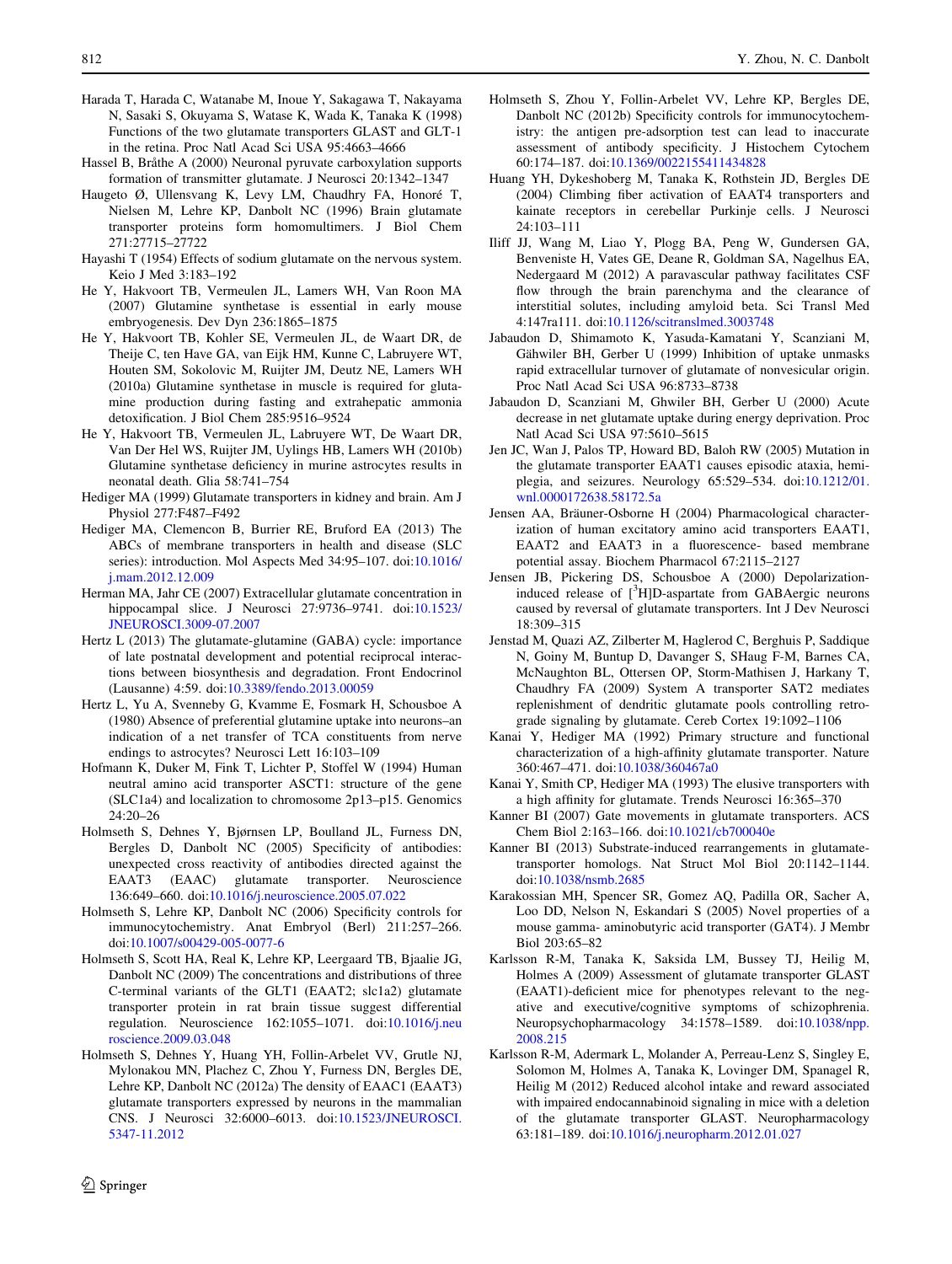- <span id="page-14-0"></span>Kimelberg HK, Mongin AA (1998) Swelling-activated release of excitatory amino acids in the brain: relevance for pathophysiology. In: Lang F (ed) Contrib Nephrol. Karger, CH-4009 Basel, Switzerland, pp 240–257
- Kimelberg HK, Goderie SK, Higman S, Pang S, Waniewski RA (1990) Swelling-induced release of glutamate, aspartate, and taurine from astrocyte cultures. J Neurosci 10:1583–1591
- Kiryk A, Aida T, Tanaka K, Banerjee P, Wilczynski GM, Meyza K, Knapska E, Filipkowski RK, Kaczmarek L, Danysz W (2008) Behavioral characterization of GLT1  $(\pm)$  mice as a model of mild glutamatergic hyperfunction. Neurotox Res 13:19–30
- Klin Y, Zlotnik A, Boyko M, Ohayon S, Shapira Y, Teichberg VI (2010) Distribution of radiolabeled L-glutamate and d-aspartate from blood into peripheral tissues in naive rats: significance for brain neuroprotection. Biochem Biophys Res Commun 399:694–698. doi:[10.1016/j.bbrc.2010.07.144](http://dx.doi.org/10.1016/j.bbrc.2010.07.144)
- Klöckner U, Storck T, Conradt M, Stoffel W (1993) Electrogenic Lglutamate uptake in Xenopus laevisoocytes expressing a cloned rat brain L-glutamate/L-aspartate transporter (GLAST-1). J Biol Chem 268:14594–14596
- Kobayashi K, Sinasac DS, Iijima M, Boright AP, Begum L, Lee JR, Yasuda T, Ikeda S, Hirano R, Terazono H, Crackower MA, Kondo I, Tsui LC, Scherer SW, Saheki T (1999) The gene mutated in adult-onset type II citrullinaemia encodes a putative mitochondrial carrier protein. Nat Genet 22:159–163
- Krebs HA (1935) Metabolism of amino acids. IV. Synthesis of glutamine from glutamic acid and ammonia, and the enzymatic hydrolysis of glutamine in animal tissue. Biochem J 29:1951–1969
- Kugler P, Schmitt A (2003) Complementary neuronal and glial expression of two high-affinity glutamate transporter GLT1/ EAAT2 forms in rat cerebral cortex. Histochem Cell Biol 119:425–435
- Kullmann DM (1999) Synaptic and extrasynaptic roles of glutamate in the mammalian hippocampus. Acta Physiol Scand 166:79–83. doi[:10.1046/j.1365-201x.1999.00546.x](http://dx.doi.org/10.1046/j.1365-201x.1999.00546.x)
- Lauriat TL, Mcinnes LA (2007) EAAT2 regulation and splicing: relevance to psychiatric and neurological disorders. Mol Psychiatry 12:1065–1078. doi:[10.1038/sj.mp.4002065](http://dx.doi.org/10.1038/sj.mp.4002065)
- Leary GP, Holley DC, Stone EF, Lyda BR, Kalachev LV, Kavanaugh MP (2011) The central cavity in trimeric glutamate transporters restricts ligand diffusion. Proc Natl Acad Sci USA 108:14980–14985
- Lehre KP, Danbolt NC (1998) The number of glutamate transporter subtype molecules at glutamatergic synapses: chemical and stereological quantification in young adult rat brain. J Neurosci 18:8751–8757
- Lehre KP, Levy LM, Ottersen OP, Storm-Mathisen J, Danbolt NC (1995) Differential expression of two glial glutamate transporters in the rat brain: quantitative and immunocytochemical observations. J Neurosci 15:1835–1853
- Lehre KP, Davanger S, Danbolt NC (1997) Localization of the glutamate transporter protein GLAST in rat retina. Brain Res 744:129–137
- Lehre AC, Rowley NM, Zhou Y, Holmseth S, Guo C, Holen T, Hua R, Laake P, Olofsson AM, Poblete-Naredo I, Rusakov DA, Madsen KK, Clausen RP, Schousboe A, White HS, Danbolt NC (2011) Deletion of the betaine-GABA transporter (BGT1; slc6a12) gene does not affect seizure thresholds of adult mice. Epilepsy Res 95:70–81. doi:[10.1016/j.eplepsyres.](http://dx.doi.org/10.1016/j.eplepsyres.2011.02.014) [2011.02.014](http://dx.doi.org/10.1016/j.eplepsyres.2011.02.014)
- Lepore A, O'donnell J, Kim A, Yang E, Tuteja A, Haidet-Phillips A, O'Banion C, Maragakis N (2011) Reduction in expression of the astrocyte glutamate transporter, GLT1, worsens functional and histological outcomes following traumatic spinal cord injury. Glia 59:1996–2005. doi:[10.1002/glia.21241](http://dx.doi.org/10.1002/glia.21241)
- Lerma J, Marques JM (2013) Kainate receptors in health and disease. Neuron 80:292–311. doi[:10.1016/j.neuron.2013.09.045](http://dx.doi.org/10.1016/j.neuron.2013.09.045)
- Levi G, Raiteri M (1993) Carrier-mediated release of neurotransmitters. Trends Neurosci 16:415–419
- Levy LM, Lehre KP, Rolstad B, Danbolt NC (1993) A monoclonal antibody raised against an  $[Na^+ - K^+]$ coupled L-glutamate transporter purified from rat brain confirms glial cell localization. FEBS Lett 317:79–84
- Levy LM, Lehre KP, Walaas SI, Storm-Mathisen J, Danbolt NC (1995) Down-regulation of glial glutamate transporters after glutamatergic denervation in the rat brain. Eur J Neurosci 7:2036–2041
- Levy LM, Warr O, Attwell D (1998) Stoichiometry of the glial glutamate transporter GLT-1 expressed inducibly in a Chinese hamster ovary cell line selected for low endogenous  $Na<sup>+</sup>$ dependent glutamate uptake. J Neurosci 18:9620–9628
- Lewerenz J, Hewett SJ, Huang Y, Lambros M, Gout PW, Kalivas PW, Massie A, Smolders I, Methner A, Pergande M, Smith SB, Ganapathy V, Maher P (2013) The cystine/glutamate antiporter system x(c)(-) in health and disease: from molecular mechanisms to novel therapeutic opportunities. Antioxid Redox Signal 18:522–555. doi:[10.1089/ars](http://dx.doi.org/10.1089/ars) 2011.4391
- Li Y, Zhou Y, Danbolt NC (2012) The rates of postmortem proteolysis of glutamate transporters differ dramatically between cells and between transporter subtypes. J Histochem Cytochem 60:811–821. doi:[10.1369/0022155412458589](http://dx.doi.org/10.1369/0022155412458589)
- Li D, Herault K, Silm K, Evrard A, Wojcik S, Oheim M, Herzog E, Ropert N (2013) Lack of evidence for vesicular glutamate transporter expression in mouse astrocytes. J Neurosci 33:4434–4455. doi[:10.1523/JNEUROSCI.3667-12.2013](http://dx.doi.org/10.1523/JNEUROSCI.3667-12.2013)
- Logan WJ, Snyder SH (1971) Unique high affinity uptake systems for glycine, glutamic and aspartic acids in cetral nervous tissue of the rat. Nature 234:297–299
- Logan WJ, Snyder SH (1972) High affinity uptake systems for glycine, glutamic and aspartic acids in synaptosomes of rat central nervous tissues. Brain Res 42:413–431
- Longuemare MC, Swanson RA (1995) Excitatory amino acid release from astrocytes during energy failure by reversal of sodiumdependent uptake. J Neurosci Res 40:379–386
- MacAulay N, Gether U, Klaerke DA, Zeuthen T (2001) Water transport by the human  $Na<sup>+</sup>$ -coupled glutamate cotransporter expressed in Xenopuso ocytes. J Physiol 530:367–378
- MacAulay N, Hamann S, Zeuthen T (2004) Water Transport in the Brain: role of Cotransporters. Neuroscience 129:1031–1044. doi[:10.1016/j.neuroscience.2004.06.045](http://dx.doi.org/10.1016/j.neuroscience.2004.06.045)
- Mackenzie B, Erickson JD (2004) Sodium-coupled neutral amino acid (System N/A) transporters of the SLC38 gene family. Pflugers Arch 447:784–795
- Mager S, Naeve J, Quick M, Labarca C, Davidson N, Lester HA (1993) Steady states, charge movements, and rates for a cloned GABA transporter expressed in Xenopuso ocytes. Neuron 10:177–188
- Malarkey EB, Parpura V (2008) Mechanisms of glutamate release from astrocytes. Neurochem Int 52:142–154
- Marcaggi P, Coles JA (2001) Ammonium in nervous tissue: transport across cell membranes, fluxes from neurons to glial cells, and role in signalling. Prog Neurobiol 64:157–183
- Massie A, Cnops L, Smolders I, McCullumsmith R, Kooijman R, Kwak S, Arckens L, Michotte Y (2008) High-affinity  $Na(+)$  $K(+)$ -dependent glutamate transporter EAAT4 is expressed throughout the rat fore- and midbrain. J Comp Neurol 511:155–172. doi[:10.1002/cne.21823](http://dx.doi.org/10.1002/cne.21823)
- Mathiisen TM, Lehre KP, Danbolt NC, Ottersen OP (2010) The perivascular astroglial sheath provides a complete covering of the brain microvessels: an electron microscopic 3D reconstruction. Glia 58:1094–1103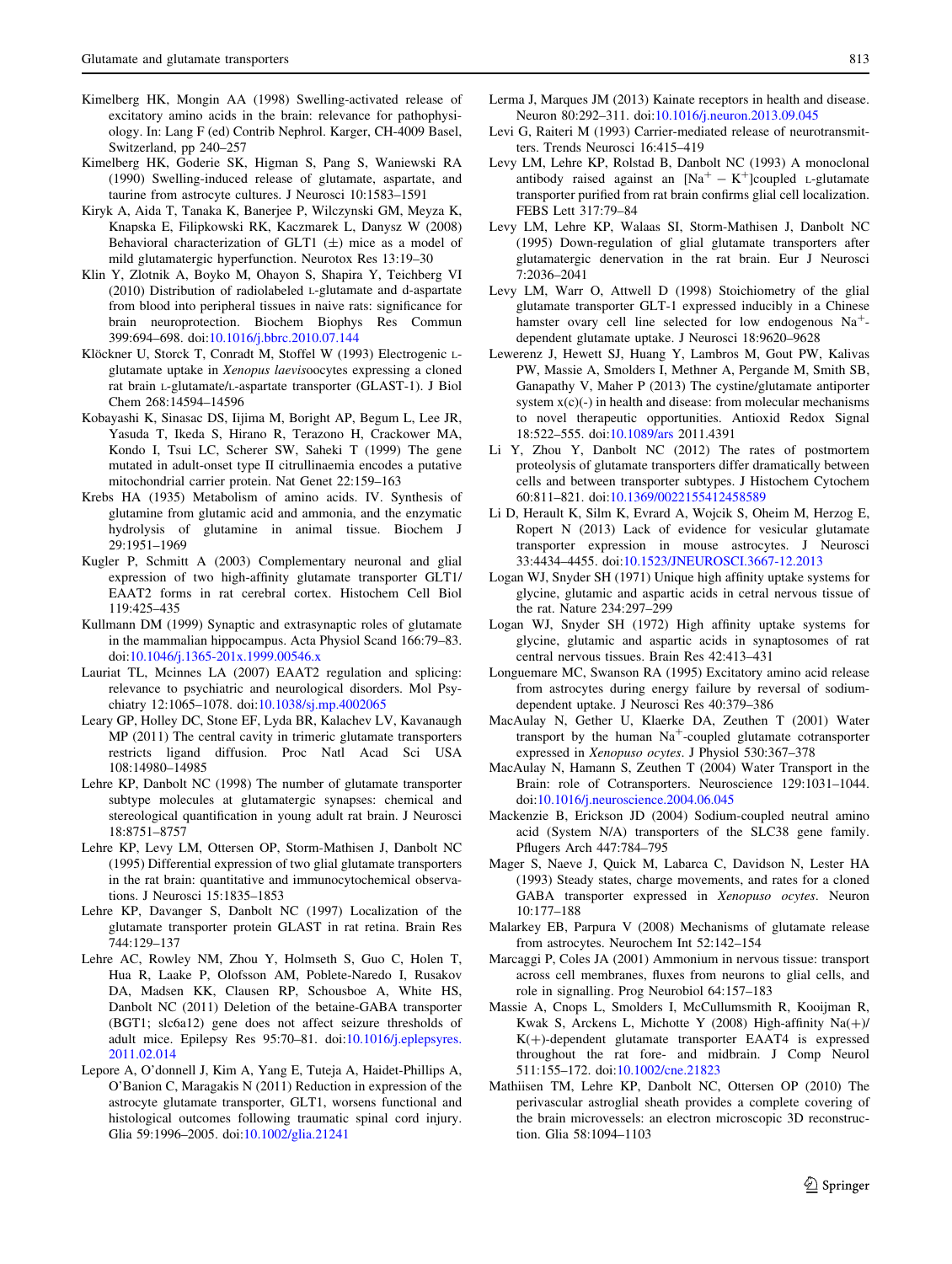- <span id="page-15-0"></span>Matsugami TR, Tanemura K, Mieda M, Nakatomi R, Yamada K, Kondo T, Ogawa M, Obata K, Watanabe M, Hashikawa T, Tanaka K (2006) Indispensability of the glutamate transporters GLAST and GLT1 to brain development. Proc Natl Acad Sci USA 103:12161–12166. doi:[10.1073/pnas.0509144103](http://dx.doi.org/10.1073/pnas.0509144103)
- McKenna MC (2007) The glutamate-glutamine cycle is not stoichiometric: fates of glutamate in brain. J Neurosci Res 85:3347–3358
- McKenna MC, Stevenson JH, Huang X, Hopkins IB (2000) Differential distribution of the enzymes glutamate dehydrogenase and aspartate aminotransferase in cortical synaptic mitochondria contributes to metabolic compartmentation in cortical synaptic terminals. Neurochem Int 37:229–241
- McLennan H (1976) The autoradiographic localization of  $L$ -[<sup>3</sup>H]glutamate in rat brain tissue. Brain Res 115:139–144
- McMahon HT, Nicholls DG (1990) Glutamine and aspartate loading of synaptosomes: a reevaluation of effects on calcium-dependent excitatory amino acid release. J Neurochem 54:373–380
- Melone M, Bellesi M, Conti F (2009) Synaptic localization of GLT-1a in the rat somatic sensory cortex. Glia 57:108–117. doi:[10.](http://dx.doi.org/10.1002/glia.20744) [1002/glia.20744](http://dx.doi.org/10.1002/glia.20744)
- Melone M, Bellesi M, Ducati A, Iacoangeli M, Conti F (2011) Cellular and synaptic localization of EAAT2a in human cerebral cortex. Front Neuroanat 4:151. doi[:10.3389/fnana.2010.00151](http://dx.doi.org/10.3389/fnana.2010.00151)
- Mennerick S, Dhond RP, Benz A, Xu WY, Rothstein JD, Danbolt NC, Isenberg KE, Zorumski CF (1998) Neuronal expression of the glutamate transporter GLT-1 in hippocampal microcultures. J Neurosci 18:4490–4499
- Mim C, Balani P, Rauen T, Grewer C (2005) The glutamate transporter subtypes EAAT4 and EAATs 1-3 transport glutamate with dramatically different kinetics and voltage dependence but share a common uptake mechanism. J Gen Physiol 126:571–589
- Minchin MC, Beart PM (1975) Compartmentation of amino acid metabolism in the rat dorsal root ganglion; a metabolic and autoradiographic study. Brain Res 83:437–449
- Mitani A, Tanaka K (2003) Functional changes of glial glutamate transporter GLT-1 during ischemia: an in vivo study in the hippocampal CA1 of normal mice and mutant mice lacking GLT-1. J Neurosci 23:7176–7182
- Mitrovic AD, Plesko F, Vandenberg RJ (2001)  $\text{Zn}^2$  inhibits the anion conductance of the glutamate transporter EAAT4. J Biol Chem 276:26071–26076
- Nagy D, Knapp L, Marosi M, Farkas T, Kis Z, Vecsei L, Teichberg VI, Toldi J (2010) Effects of blood glutamate scavenging on cortical evoked potentials. Cell Mol Neurobiol 30:1101–1106. doi[:10.1007/s10571-010-9542-8](http://dx.doi.org/10.1007/s10571-010-9542-8)
- Nedergaard M (2013) Neuroscience. Garbage truck of the brain. Science 340:1529–1530. doi:[10.1126/science.1240514](http://dx.doi.org/10.1126/science.1240514)
- Nedergaard M, Verkhratsky A (2012) Artifact versus reality–how astrocytes contribute to synaptic events. Glia 60:1013–1023. doi[:10.1002/glia.22288](http://dx.doi.org/10.1002/glia.22288)
- Ni B, Rosteck PR Jr, Nadi NS, Paul SM (1994) Cloning and expression of a cDNA encoding a brain-specific  $Na<sup>+</sup>$ -dependent inorganic phosphate cotransporter. Proc Natl Acad Sci USA 91:5607–5611
- Nicholls DG (1993) The glutamatergic nerve terminal. Eur J Biochem 212:613–631
- Nicoletti F, Bockaert J, Collingridge GL, Conn PJ, Ferraguti F, Schoepp DD, Wroblewski JT, Pin JP (2011) Metabotropic glutamate receptors: from the workbench to the bedside. Neuropharmacology 60:1017–1041. doi:[10.1016/j.neuropharm.](http://dx.doi.org/10.1016/j.neuropharm.2010.10.022) [2010.10.022](http://dx.doi.org/10.1016/j.neuropharm.2010.10.022)
- Nikkuni O, Takayasu Y, Iino M, Tanaka K, Ozawa S (2007) Facilitated activation of metabotropic glutamate receptors in cerebellar Purkinje cells in glutamate transporter EAAT4 deficient mice. Neurosci Res 59:296–303
- Niswender CM, Conn PJ (2010) Metabotropic glutamate receptors: physiology, pharmacology, and disease. Annu Rev Pharmacol Toxicol 50:295–322
- Omote H, Miyaji T, Juge N, Moriyama Y (2011) Vesicular neurotransmitter transporter: bioenergetics and regulation of glutamate transport. Biochemistry 50:5558–5565. doi[:10.1021/](http://dx.doi.org/10.1021/bi200567k) [bi200567k](http://dx.doi.org/10.1021/bi200567k)
- Otis TS, Jahr CE (1998) Anion currents and predicted glutamate flux through a neuronal glutamate transporter. J Neurosci 18:7099–7110
- Otis TS, Kavanaugh MP (2000) Isolation of current components and partial reaction cycles in the glial glutamate transporter EAAT2. J Neurosci 20:2749–2757
- Owe SG, Marcaggi P, Attwell D (2006) The ionic stoichiometry of the GLAST glutamate transporter in salamander retinal glia. J Physiol 577:591–599. doi[:10.1113/jphysiol.2006.116830](http://dx.doi.org/10.1113/jphysiol.2006.116830)
- Palmieri F (2013) The mitochondrial transporter family SLC25: identification, properties and physiopathology. Mol Aspects Med 34:465–484
- Peghini P, Janzen J, Stoffel W (1997) Glutamate transporter EAAC-1 deficient mice develop dicarboxylic aminoaciduria and behavioral abnormalities but no neurodegeneration. EMBO J 16:3822–3832. doi[:10.1093/emboj/16.13.3822](http://dx.doi.org/10.1093/emboj/16.13.3822)
- Penmatsa A, Gouaux E (2013) How LeuT shapes our understanding of the mechanisms of sodium-coupled neurotransmitter transporters. J Physiol. doi[:10.1113/jphysiol.2013.259051](http://dx.doi.org/10.1113/jphysiol.2013.259051)
- Petralia RS, Rubio ME, Wenthold RJ (1999) Cellular and subcellular distribution of glutamate receptors. In: Jonas P, Monyer H (eds) Ionotropic glutamate receptors in the CNS. Springer, Berlin, pp 143–171
- Pines G, Danbolt NC, Bjørås M, Zhang Y, Bendahan A, Eide L, Koepsell H, Storm-Mathisen J, Seeberg E, Kanner BI (1992) Cloning and expression of a rat brain L-glutamate transporter. Nature 360:464–467. doi[:10.1038/360464a0](http://dx.doi.org/10.1038/360464a0)
- Plachez C, Danbolt NC, Recasens M (2000) Transient expression of the glial glutamate transporters GLAST and GLT in hippocampal neurons in primary culture. J Neurosci Res 59:587–593
- Rauen T (2000) Diversity of glutamate transporter expression and function in the mammalian retina. Amino Acids 19:53–62
- Rauen T, Kanner BI (1994) Localization of the glutamate transporter GLT-1 in rat and macaque monkey retinae. Neurosci Lett 169:137–140
- Rauen T, Wiessner M (2000) Fine tuning of glutamate uptake and degradation in glial cells: common transcriptional regulation of GLAST1 and GS. Neurochem Int 37:179–189
- Rauen T, Jeserich G, Danbolt NC, Kanner BI (1992) Comparative analysis of sodium-dependent L-glutamate transport of synaptosomal and astroglial membrane vesicles from mouse cortex. FEBS Lett 312:15–20
- Rauen T, Rothstein JD, Wassle H (1996) Differential expression of three glutamate transporter subtypes in the rat retina. Cell Tissue Res 286:325–336
- Rauen T, Taylor WR, Kuhlbrodt K, Wiessner M (1998) High-affinity glutamate transporters in the rat retina: a major role of the glial glutamate transporter GLAST-1 in transmitter clearance. Cell Tissue Res 291:19–31
- Rauen T, Fischer F, Wiessner M (1999) Glia-neuron interaction by high-affinity glutamate transporters in neurotransmission. Adv Exp Med Biol 468:81–95
- Ritzen A, Mathiesen JM, Thomsen C (2005) Molecular pharmacology and therapeutic prospects of metabotropic glutamate receptor allosteric modulators. Basic Clin Pharmacol Toxicol 97:202–213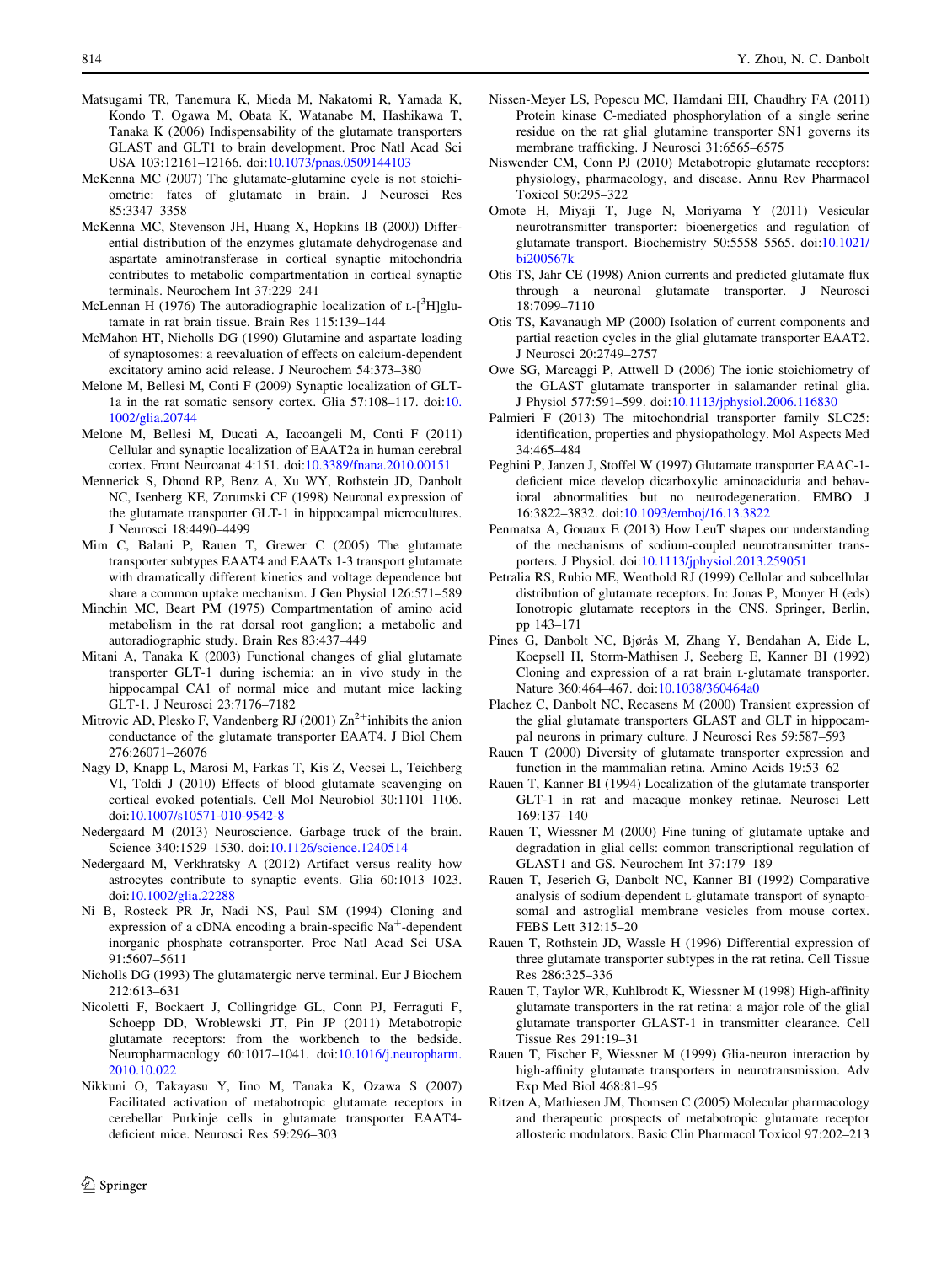- <span id="page-16-0"></span>Robinson MB (2006) Acute regulation of sodium-dependent glutamate transporters: a focus on constitutive and regulated trafficking. Handb Exp Pharmacol 175:251–275
- Robinson MB, Hunter-Ensor M, Sinor J (1991) Pharmacologically distinct sodium-dependent L-[<sup>3</sup>H]glutamate transport processes in rat brain. Brain Res 544:196–202
- Robinson MB, Sinor JD, Dowd LA, Kerwin JF (1993) Subtypes of sodium- dependent high-affinity L-[<sup>3</sup>H]glutamate transport activity - pharmacologic specificity and regulation by sodium and potassium. J Neurochem 60:167–179
- Roettger V, Lipton P (1996) Mechanism of glutamate release from rat hippocampal slices during in vitro ischemia. Neuroscience 75:677–685
- Rogawski MA (2013) AMPA receptors as a molecular target in epilepsy therapy. Acta Neurol Scand Suppl 197:9–18. doi:[10.](http://dx.doi.org/10.1111/ane.12099) [1111/ane.12099](http://dx.doi.org/10.1111/ane.12099)
- Rossi DJ, Oshima T, Attwell D (2000) Glutamate release in severe brain ischaemia is mainly by reversed uptake. Nature 403:316–321. doi:[10.1038/35002090](http://dx.doi.org/10.1038/35002090)
- Rothstein JD, Martin L, Levey AI, Dykes-Hoberg M, Jin L, Wu D, Nash N, Kuncl RW (1994) Localization of neuronal and glial glutamate transporters. Neuron 13:713–725
- Rothstein JD, Van Kammen M, Levey AI, Martin LJ, Kuncl RW (1995) Selective loss of glial glutamate transporter GLT-1 in amyotrophic lateral sclerosis. Ann Neurol 38:73–84. doi:[10.](http://dx.doi.org/10.1002/ana.410380114) [1002/ana.410380114](http://dx.doi.org/10.1002/ana.410380114)
- Rothstein JD, Patel S, Regan MR, Haenggeli C, Huang YH, Bergles DE, Jin L, Dykes Hoberg M, Vidensky S, Chung DS, Toan SV, Bruijn LI, Su ZZ, Gupta P, Fisher PB (2005) Beta-lactam antibiotics offer neuroprotection by increasing glutamate transporter expression. Nature 433:73–77. doi:[10.1038/nature03180](http://dx.doi.org/10.1038/nature03180)
- Ryan RM, Mindell JA (2007) The uncoupled chloride conductance of a bacterial glutamate transporter homolog. Nat Struct Mol Biol 14:365–371. doi:[10.1038/nsmb1230](http://dx.doi.org/10.1038/nsmb1230)
- Sacher A, Nelson N, Ogi JT, Wright EM, Loo DD, Eskandari S (2002) Presteady-state and steady-state kinetics and turnover rate of the mouse gamma-aminobutyric acid transporter (MGAT3). J Membr Biol 190:57–73
- Sagot E, Jensen AA, Pickering DS, Pu X, Umberti M, Stensbol TB, Nielsen B, Assaf Z, Aboab B, Bolte J, Gefflaut T, Bunch L (2008) Chemo-enzymatic synthesis of (2S,4R)-2-amino-4-(3- (2,2-diphenylethylamino)-3-oxopropyl)pentanedioic acid: a novel selective inhibitor of human excitatory amino acid transporter subtype 2. J Med Chem 51:4085–4092
- Santangelo RM, Acker TM, Zimmerman SS, Katzman BM, Strong KL, Traynelis SF, Liotta DC (2012) Novel NMDA receptor modulators: an update. Expert Opin Ther Pat 22:1337–1352. doi[:10.1517/13543776.2012.728587](http://dx.doi.org/10.1517/13543776.2012.728587)
- Sato H, Tamba M, Ishii T, Bannai S (1999) Cloning and expression of a plasma membrane cystine/glutamate exchange transporter composed of two distinct proteins. J Biol Chem 274:11455–11458
- Sato H, Kuriyama-Matsumura K, Hashimoto T, Sasaki H, Wang HY, Ishii T, Mann GE, Bannai S (2001) Effect of oxygen on induction of the cystine transporter by bacterial lipopolysaccharide in mouse peritoneal macrophages. J Biol Chem 276:10407–10412
- Sato H, Tamba M, Okuno S, Sato K, Keinomasu K, Masu M, Bannai S (2002) Distribution of cystine/glutamate exchange transporter, system x(C)(-), in the mouse brain. J Neurosci 22:8028–8033
- Sato H, Nomura S, Maebara K, Sato K, Tamba M, Bannai S (2004) Transcriptional control of cystine/glutamate transporter gene by amino acid deprivation. Biochem Biophys Res Commun 325:109–116
- Sato H, Shiiya A, Kimata M, Maebara K, Tamba M, Sakakura Y, Makino N, Sugiyama F, Yagami K, Moriguchi T, Takahashi S,

Bannai S (2005) Redox imbalance in cystine/glutamate transporter-deficient mice. J Biol Chem 280:37423–37429

- Sattler R, Rothstein JD (2006) Regulation and dysregulation of glutamate transporters. Handb Exp Pharmacol 175:277–303
- Schmitt A, Asan E, Puschel B, Jons T, Kugler P (1996) Expression of the glutamate transporter GLT1 in neural cells of the rat central nervous system: non-radioactive in situ hybridization and comparative immunocytochemistry. Neuroscience 71:989–1004
- Schmitt A, Asan E, Puschel B, Kugler P (1997) Cellular and regional distribution of the glutamate transporter GLAST in the CNS of rats: nonradioactive in situ hybridization and comparative immunocytochemistry. J Neurosci 17:1–10
- Schneider N, Cordeiro S, Machtens J-P, Braams S, Rauen T, Fahlke C (2014) Functional Properties of the Retinal Glutamate Transporters GLT-1c and EAAT5. J Biol Chem 289:1815–1824. doi[:10.1074/jbc.M113.517177](http://dx.doi.org/10.1074/jbc.M113.517177)
- Schousboe A (1981) Transport and metabolism of glutamate and GABA in neurons and glial cells. Int Rev Neurobiol 22:1–45
- Seal RP, Amara SG (1999) Excitatory amino acid transporters: a family in flux. Annu Rev Pharmacol Toxicol 39:431–456. doi[:10.1146/annurev.pharmtox.39.1.431](http://dx.doi.org/10.1146/annurev.pharmtox.39.1.431)
- Shafqat S, Tamarappoo BK, Kilberg MS, Puranam RS, McNamara JO, Guadanoferraz A, Fremeau RT (1993) Cloning and expression of a novel  $Na<sup>+</sup>$ -dependent neutral amino acid transporter structurally related to mammalian  $Na<sup>+</sup>/glutamate$  cotransporters. J Biol Chem 268:15351–15355
- Shashidharan P, Huntley GW, Murray JM, Buku A, Moran T, Walsh MJ, Morrison JH, Plaitakis A (1997) Immunohistochemical localization of the neuron-specific glutamate transporter EAAC1 (EAAT3) in rat brain and spinal cord revealed by a novel monoclonal antibody. Brain Res 773:139–148
- Sheldon AL, Robinson MB (2007) The role of glutamate transporters in neurodegenerative diseases and potential opportunities for intervention. Neurochem Int 51:333–355. doi[:10.1016/j.neuint.](http://dx.doi.org/10.1016/j.neuint.2007.03.012) [2007.03.012](http://dx.doi.org/10.1016/j.neuint.2007.03.012)
- Shelton MK, McCarthy KD (1999) Mature hippocampal astrocytes exhibit functional metabotropic and ionotropic glutamate receptors in situ. Glia 26:1–11
- Shigeri Y, Seal RP, Shimamoto K (2004) Molecular pharmacology of glutamate transporters, EAATs and VGLUTs. Brain Res Brain Res Rev 45:250–265
- Shimamoto K (2008) Glutamate transporter blockers for elucidation of the function of excitatory neurotransmission systems. Chem Rec 8:182–199. doi:[10.1002/tcr.20145](http://dx.doi.org/10.1002/tcr.20145)
- Shimamoto K, Shigeri Y (2006) Elucidation of glutamate transporter functions using selective inhibitors. Cent Nerv Syst Agents Med Chem 6:59–71
- Sibson NR, Mason GF, Shen J, Cline GW, Herskovits AZ, Wall JE, Behar KL, Rothman DL, Shulman RG (2001) In vivo (13)C NMR measurement of neurotransmitter glutamate cycling, anaplerosis and TCA cycle flux in rat brain during. J Neurochem 76:975–989
- Sims KD, Robinson MB (1999) Expression patterns and regulation of glutamate transporters in the developing and adult nervous system. Crit Rev Neurobiol 13:169–197
- Solbu TT, Bjorkmo M, Berghuis P, Harkany T, Chaudhry FA (2010) SAT1, A Glutamine Transporter, is Preferentially Expressed in GABAergic Neurons. Front Neuroanat 4:1
- Sontheimer H (2004) Ion channels and amino acid transporters support the growth and invasion of primary brain tumors. Mol Neurobiol 29:61–71
- Sontheimer H (2008) A role for glutamate in growth and invasion of primary brain tumors. J Neurochem 105:287–295
- Steinhauser C, Gallo V (1996) News on glutamate receptors in glial cells. Trends Neurosci 19:339–345
- Stern JR, Eggleston LV, Hems R, Krebs HA (1949) Accumulation of glutamic acid in isolated brain tissue. Biochem J 44:410–418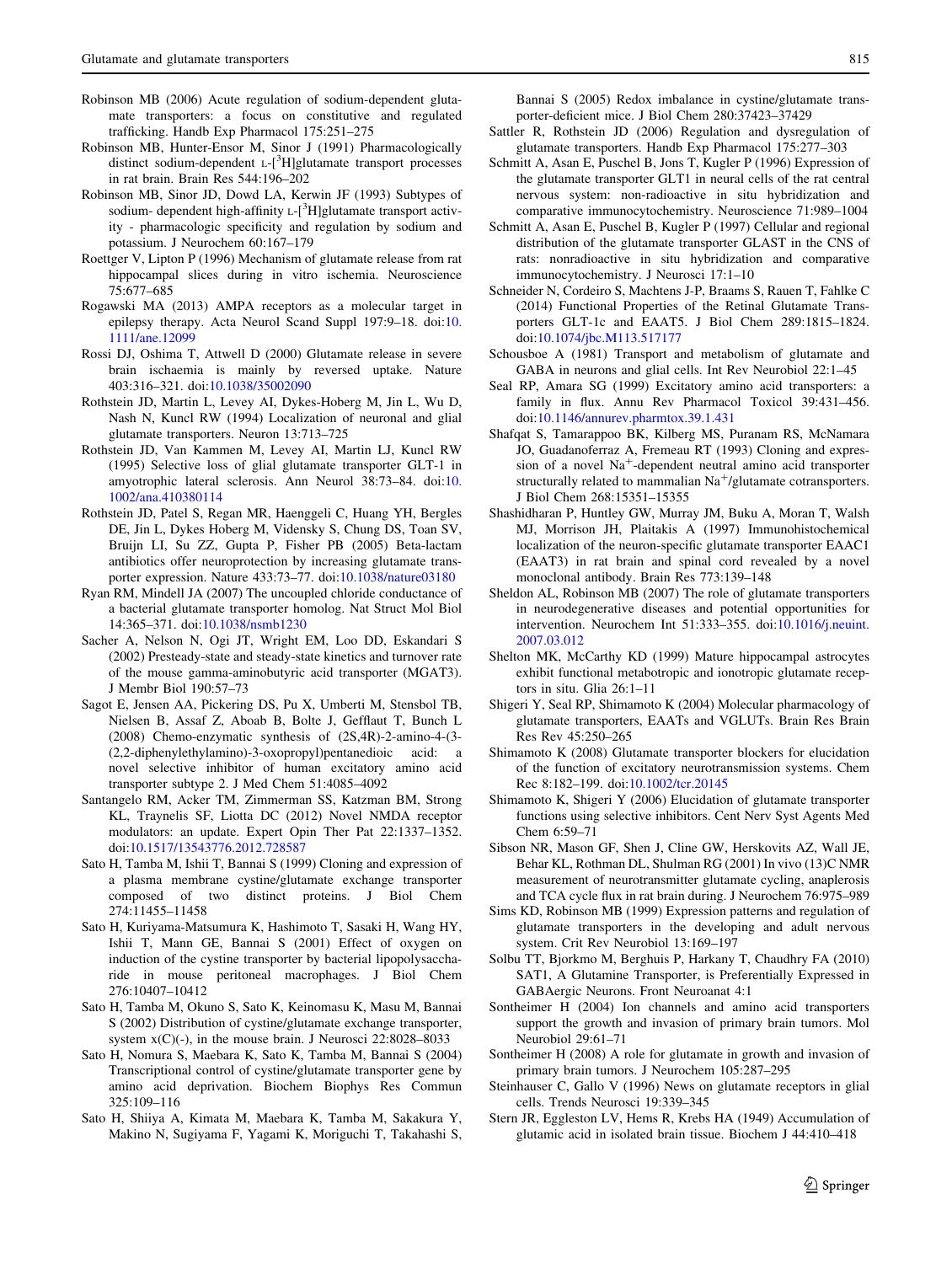- <span id="page-17-0"></span>Stoffel W, Korner R, Wachtmann D, Keller BU (2004) Functional analysis of glutamate transmission of GLAST1 and transporters in excitatory synaptic GLAST1/EAAC1 deficient mice. Brain Res Mol Brain Res 128:170–181. doi:[10.1016/j.molbrainres.](http://dx.doi.org/10.1016/j.molbrainres.2004.06.026) [2004.06.026](http://dx.doi.org/10.1016/j.molbrainres.2004.06.026)
- Storck T, Schulte S, Hofmann K, Stoffel W (1992) Structure, expression, and functional analysis of a  $Na<sup>+</sup>$ -dependent glutamate/aspartate transporter from rat brain. Proc Natl Acad Sci USA 89:10955–10959
- Storm-Mathisen J (1981) Autoradiographic and microchemical localization of high affinity glutamate uptake. In: Roberts PJ, Storm-Mathisen J, Johnston GA (eds) Glutamate: transmitter in the central nervous system. Wiley, Chichester, New York, Brisbane, Toronto, pp 89–115
- Storm-Mathisen J, Wold JE (1981) In vivo high-affinity uptake and axonal transport of D-[2,3-3H]aspartate in excitatory neurons. Brain Res 230:427–433
- Sun Y, Petr GT, Frederick NM, Aoki CJ, Rotenberg A, Dhamne SC, Hameed MQ, Goodrich GS, Armsen W, Rosenberg PA (2012) Cell-type specific expression and function of the glutamate transporter GLT-1 at excitatory synapses probed with conditional deletion. Soc Neurosci Abstr 2012(332):16
- Takamori S, Rhee JS, Rosenmund C, Jahn R (2000) Identification of a vesicular glutamate transporter that defines a glutamatergic phenotype in neurons. Nature 407:189–194
- Takamori S, Malherbe P, Broger C, Jahn R (2002) Molecular cloning and functional characterization of human vesicular glutamate transporter 3. EMBO Rep 3:798–803
- Takasaki C, Okada R, Mitani A, Fukaya M, Yamasaki M, Fujihara Y, Shirakawa T, Tanaka K, Watanabe M (2008) Glutamate transporters regulate lesion-induced plasticity in the developing somatosensory cortex. J Neurosci 28:4995–5006. doi[:10.1523/](http://dx.doi.org/10.1523/JNEUROSCI.0861-08.2008) [JNEUROSCI.0861-08.2008](http://dx.doi.org/10.1523/JNEUROSCI.0861-08.2008)
- Takatsuru Y, Iino M, Tanaka K, Ozawa S (2007) Contribution of glutamate transporter GLT-1 to removal of synaptically released glutamate at climbing fiber-Purkinje cell synapses. Neurosci Lett 420:85–89. doi[:10.1016/j.neulet.2007.04.062](http://dx.doi.org/10.1016/j.neulet.2007.04.062)
- Takayasu Y, Iino M, Takatsuru Y, Tanaka K, Ozawa S (2009) Functions of glutamate transporters in cerebellar Purkinje cell synapses. Acta Physiol (Oxf) 197:1–12
- Takeuchi S, Wada K, Toyooka T, Shinomiya N, Shimazaki H, Nakanishi K, Nagatani K, Otani N, Osada H, Uozumi Y, Matsuo H, Nawashiro H (2013) Increased xCT expression correlates with tumor invasion and outcome in patients with glioblastomas. Neurosurgery 72:33–41 discussion 41
- Takumi Y, Matsubara A, Danbolt NC, Laake JH, Storm-Mathisen J, Usami S, Shinkawa H, Ottersen OP (1997) Discrete cellular and subcellular localization of glutamine synthetase and the glutamate transporter GLAST in the rat vestibular end organ. Neuroscience 79:1137–1144
- Tanaka K (1993a) Expression cloning of a rat glutamate transporter. Neurosci Res 16:149–153
- Tanaka K (1993b) Cloning and expression of a glutamate transporter from mouse brain. Neurosci Lett 159:183–186
- Tanaka K, Watase K, Manabe T, Yamada K, Watanabe M, Takahashi K, Iwama H, Nishikawa T, Ichihara N, Hori S, Takimoto M, Wada K (1997) Epilepsy and exacerbation of brain injury in mice lacking the glutamate transporter GLT- 1. Science 276:1699–1702
- Teichberg VI (2007) From the liver to the brain across the blood-brain barrier. Proc Natl Acad Sci USA 104:7315–7316. doi[:10.1073/](http://dx.doi.org/10.1073/pnas.0702450104) [pnas.0702450104](http://dx.doi.org/10.1073/pnas.0702450104)
- Teichberg VI, Cohen-Kashi-Malina K, Cooper I, Zlotnik A (2009) Homeostasis of glutamate in brain fluids: an accelerated brainto-blood efflux of excess glutamate is produced by blood glutamate scavenging and offers protection from neuropathologies. Neuroscience 158:301–308
- Tessler S, Danbolt NC, Faull RLM, Storm-Mathisen J, Emson PC (1999) Expression of the glutamate transporters in human temporal lobe epilepsy. Neuroscience 88:1083–1091
- Thompson CM, Davis E, Carrigan CN, Cox HD, Bridges RJ, Gerdes JM (2005) Inhibitors of the glutamate vesicular transporter (VGLUT). Curr Med Chem 12:2041–2056
- Torp R, Danbolt NC, Babaie E, Bjørås M, Seeberg E, Storm-Mathisen J, Ottersen OP (1994) Differential expression of two glial glutamate transporters in the rat brain: an in situ hybridization study. Eur J Neurosci 6:936–942
- Torp R, Hoover F, Danbolt NC, Storm-Mathisen J, Ottersen OP (1997) Differential distribution of the glutamate transporters GLT1 and rEAAC1 in rat cerebral cortex and thalamus: an in situ hybridization analysis. Anat Embryol (Berl) 195:317–326
- Traynelis SF, Wollmuth LP, McBain CJ, Menniti FS, Vance KM, Ogden KK, Hansen KB, Yuan H, Myers SJ, Dingledine R (2010) Glutamate receptor ion channels: structure, regulation, and function. Pharmacol Rev 62:405–496. doi[:10.1124/pr.109.](http://dx.doi.org/10.1124/pr.109.002451) [002451](http://dx.doi.org/10.1124/pr.109.002451)
- Trotti D, Volterra A, Lehre KP, Rossi D, Gjesdal O, Racagni G, Danbolt NC (1995) Arachidonic acid inhibits a purified and reconstituted glutamate transporter directly from the water phase and not via the phospholipid membrane. J Biol Chem 270:9890–9895
- Trotti D, Rossi D, Gjesdal O, Levy LM, Racagni G, Danbolt NC, Volterra A (1996) Peroxynitrite inhibits glutamate transporter subtypes. J Biol Chem 271:5976–5979
- Trotti D, Danbolt NC, Volterra A (1998) Glutamate transporters are oxidant-vulnerable: a molecular link between oxidative and excitotoxic neurodegeneration? Trends Pharmacol Sci 19:328–334
- Tzingounis AV, Wadiche JI (2007) Glutamate transporters: confining runaway excitation by shaping synaptic transmission. Nat Rev Neurosci 8:935–947. doi[:10.1038/nrn2274](http://dx.doi.org/10.1038/nrn2274)
- Tzingounis AV, Lin CL, Rothstein JD, Kavanaugh MP (1998) Arachidonic acid activates a proton current in the rat glutamate transporter EAAT4. J Biol Chem 273:17315–17317
- Ullensvang K, Lehre KP, Storm-Mathisen J, Danbolt NC (1997) Differential developmental expression of the two rat brain glutamate transporter proteins GLAST and GLT. Eur J Neurosci 9:1646–1655
- Utsunomiya-Tate N, Endou H, Kanai Y (1996) Cloning and functional characterization of a system ASC-like  $Na<sup>+</sup>$ -dependent neutral amino acid transporter. J Biol Chem 271:14883–14890
- Van den Berg CJ, Garfinkel D (1971) A simulation study of brain compartments—metabolism of glutamate and related substances in mouse brain. Biochem J 123:211–218
- Vandenberg RJ, Ryan RM (2013) Mechanisms of glutamate transport. Physiol Rev 93:1621–1657. doi[:10.1152/physrev.00007.2013](http://dx.doi.org/10.1152/physrev.00007.2013) 0007.2013
- Vandenberg RJ, Mitrovic AD, Johnston GA (1998) Molecular basis for differential inhibition of glutamate transporter subtypes by zinc ions. Mol Pharmacol 54:189–196
- Vernadakis A (1996) Glia-neuron intercommunications and synaptic plasticity. Prog Neurobiol 49:185–214
- Veruki ML, Morkve SH, Hartveit E (2006) Activation of a presynaptic glutamate transporter regulates synaptic transmission through electrical signaling. Nat Neurosci 9:1388–1396. doi[:10.1038/nn1793](http://dx.doi.org/10.1038/nn1793)
- Volterra A, Bezzi P, Rizzini BL, Trotti D, Ullensvang K, Danbolt NC, Racagni G (1996) The competitive transport inhibitor L-transpyrrolidine-2,4- dicarboxylate triggers excitotoxicity in rat cortical neuron- astrocyte co-cultures via glutamate release rather than uptake inhibition. Eur J Neurosci 8:2019–2028
- Voutsinos-Porche B, Bonvento G, Tanaka K, Steiner P, Welker E, Chatton JY, Magistretti PJ, Pellerin L (2003) Glial glutamate